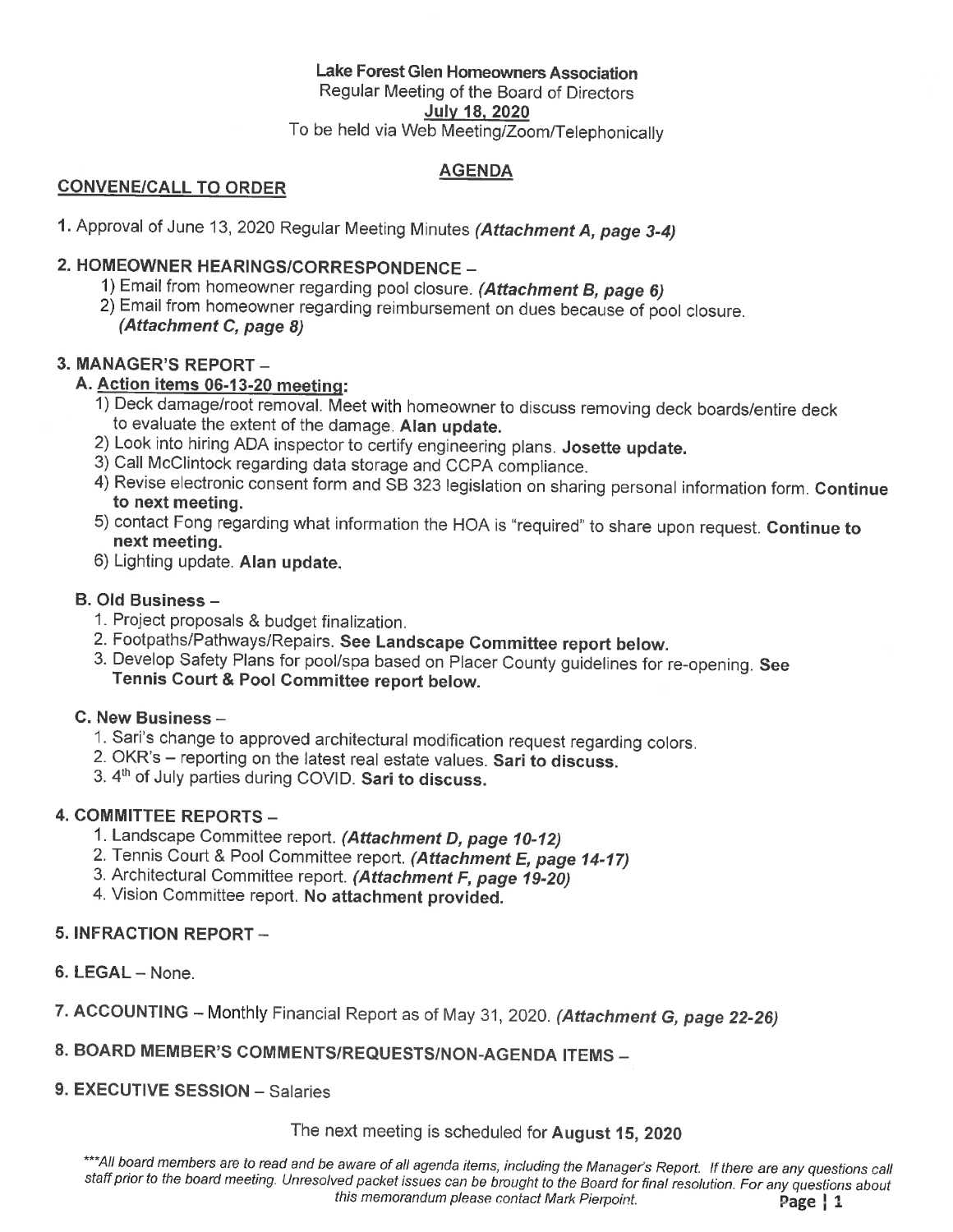## ATTACHMENT "A"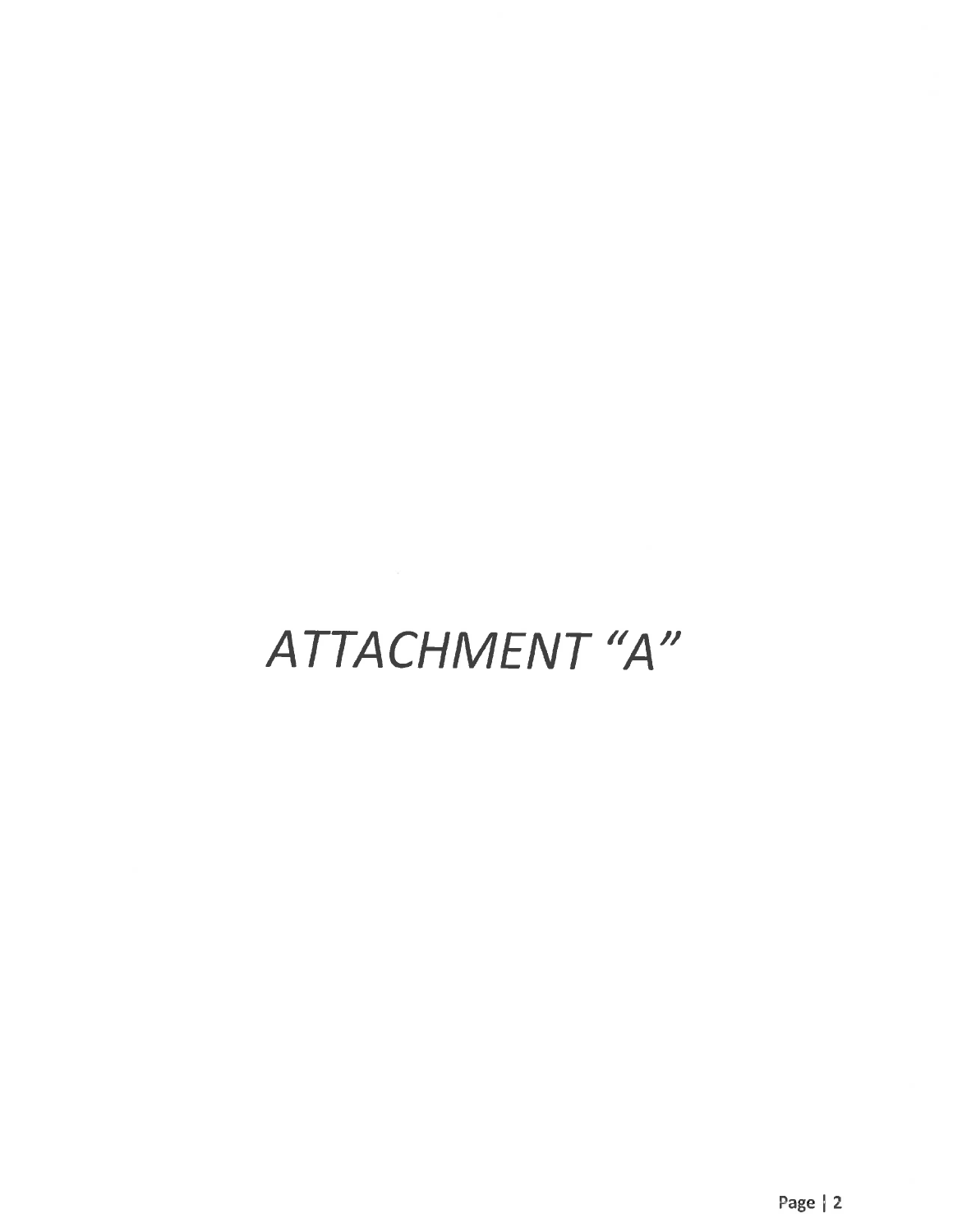#### Lake Forest Glen Homeowners Association

Regular Meeting of the Board of Directors **June 13, 2020** 

Held via Web Meeting/Zoom/Telephonically

#### **MINUTES**

#### CALLED TO ORDER BY: Mark Pierpoint at 8:36 a.m.

Vice President Alan Nelson, Treasurer Jason Kary, Directors Jim Cochrane, Doug O'Neal, Gary Leach, Kathy Livermore, Sari Stenfors and Josette Reina-Luken were all present via "Zoom" online meeting. General Manager Alan Miescke and Administrative Assistant Jessica Narlock attended via telephonic appearance.

1. Approval of May 16, 2020 Regular Meeting Minutes - Kathy made a motion to approve the minutes, the motion was seconded by Doug, all in favor.

#### 2. HOMEOWNER HEARINGS/CORRESPONDENCE -

- 1) Infraction Hearing scheduled. No indication if the responsible party will appear. No one appeared to dispute fine.
- 2) Homeowner to discuss dues & reserve funding. No one appeared to discuss reserve funding or dues.

#### 3. MANAGER'S REPORT -

#### A. Action items 06-13-20 meeting:

- 1) Deck damage/root removal. Meet with homeowner to discuss removing deck boards/entire deck to evaluate the extent of the damage.
- 2) Look into hiring ADA inspector to certify engineering plans.
- 3) Call McClintock regarding data storage and CCPA compliance.
- 4) Revise electronic consent form and SB 323 legislation on sharing personal information form.
- 5) contact Fong regarding what information the HOA is "required" to share upon request.

#### **B. Old Business -**

1. Paint Specs - Received 3 bids back. Kathy made a motion to accept Sierra Rainbows bid, Doug seconded the motion, all in favor.

#### C. New Business -

- 1. Illuminating specific areas for safety. A suggestion was made to hire a lighting expert. No resolution reached at this point.
- 2. Communication, Between homeowners, board members, and LFG managers. Sari requested to view LFG files/data "storage" and look for CCPA compliance. Due to COVID, Kathy made a suggestion for Sari to submit questions/concerns regarding LFG data storage practices to the HOA office via email and the office will answer via email, Doug agreed and Mark instructed Sari to come up with a list of questions/concerns and email them to the office.
- 3. Flags. The board is not entertaining the idea of additional "approved" flags at this time.
- 4. Electronic consent or opt-out. The board discussed having the electronic consent form and the SB 323 sharing of information topics on two separate forms. The office will work on the required forms.
- 5. 2020 forecast & 2021 budget & project discussion. Topic continued to the July meeting.
- 6. Footpaths/Pathways/Repairs. Topic continued to the July meeting.
- 7. Develop Safety Plans for pool/spa based on Placer County guidelines for re-opening. The board discussed this topic at length. Josette made a motion to keep the pools closed for the remainder of the season, Jim seconded the motion, Jason, Gary, Alan, Sari and Kathy voted in favor, Mark voted to keep the pools closed until further notice and Doug abstained. The motion was passed by majority vote. The topic will be revisited at the July meeting.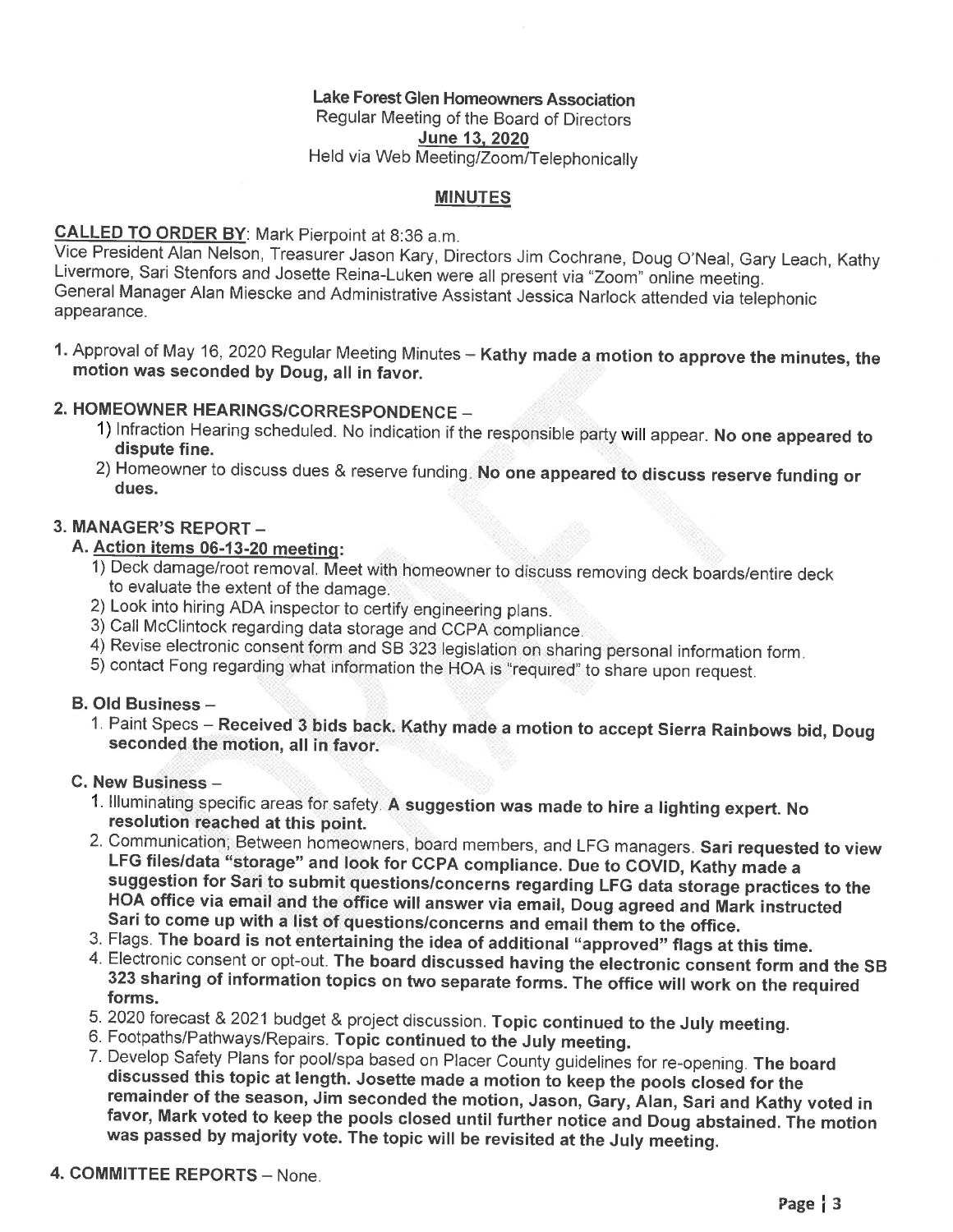#### 5. INFRACTION REPORT - No one appeared to dispute fines.

- 6. LEGAL None.
- 7. ACCOUNTING Monthly Financial Report as of April 30, 2020. Report was reviewed, no changes noted. Report was accepted.
- 8. BOARD MEMBER'S COMMENTS/REQUESTS/NON-AGENDA ITEMS Kathy and Mark suggested changing the layout of the website and include some topics from Sari's Facebook group.

#### 9. EXECUTIVE SESSION - None.

At 11:54 a.m. Mark made a motion to adjourn the meeting, Jason seconded the motion, all in favor.

#### The next meeting is scheduled for July 18, 2020

\*\*\*All board members are to read and be aware of all agenda items, including the Manager's Report. If there are any questions call staff prior to the board meeting. Unresolved packet issues can be brought to the Board for final resolution. For any questions about this memorandum please contact Mark Pierpoint.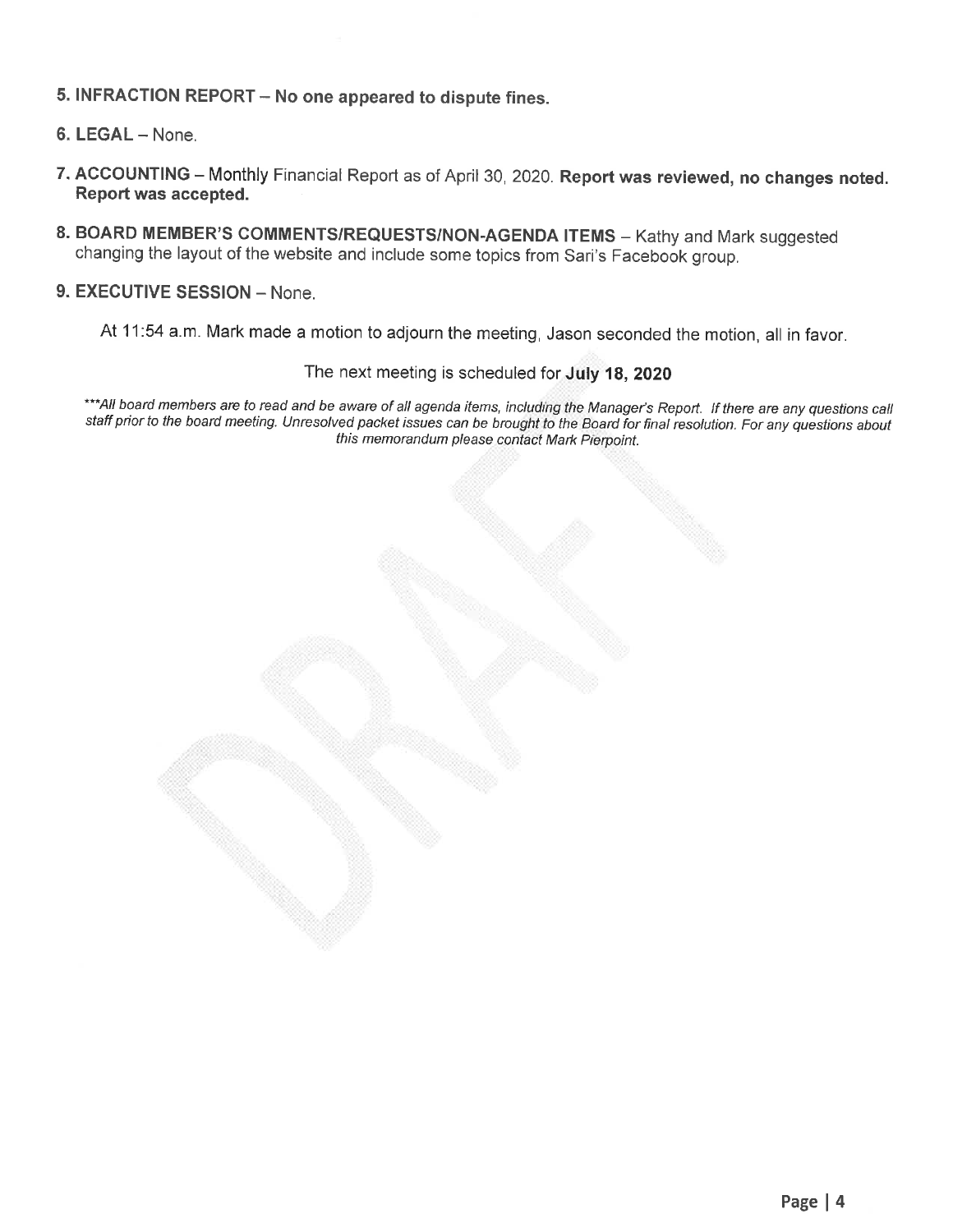## ATTACHMENT "B"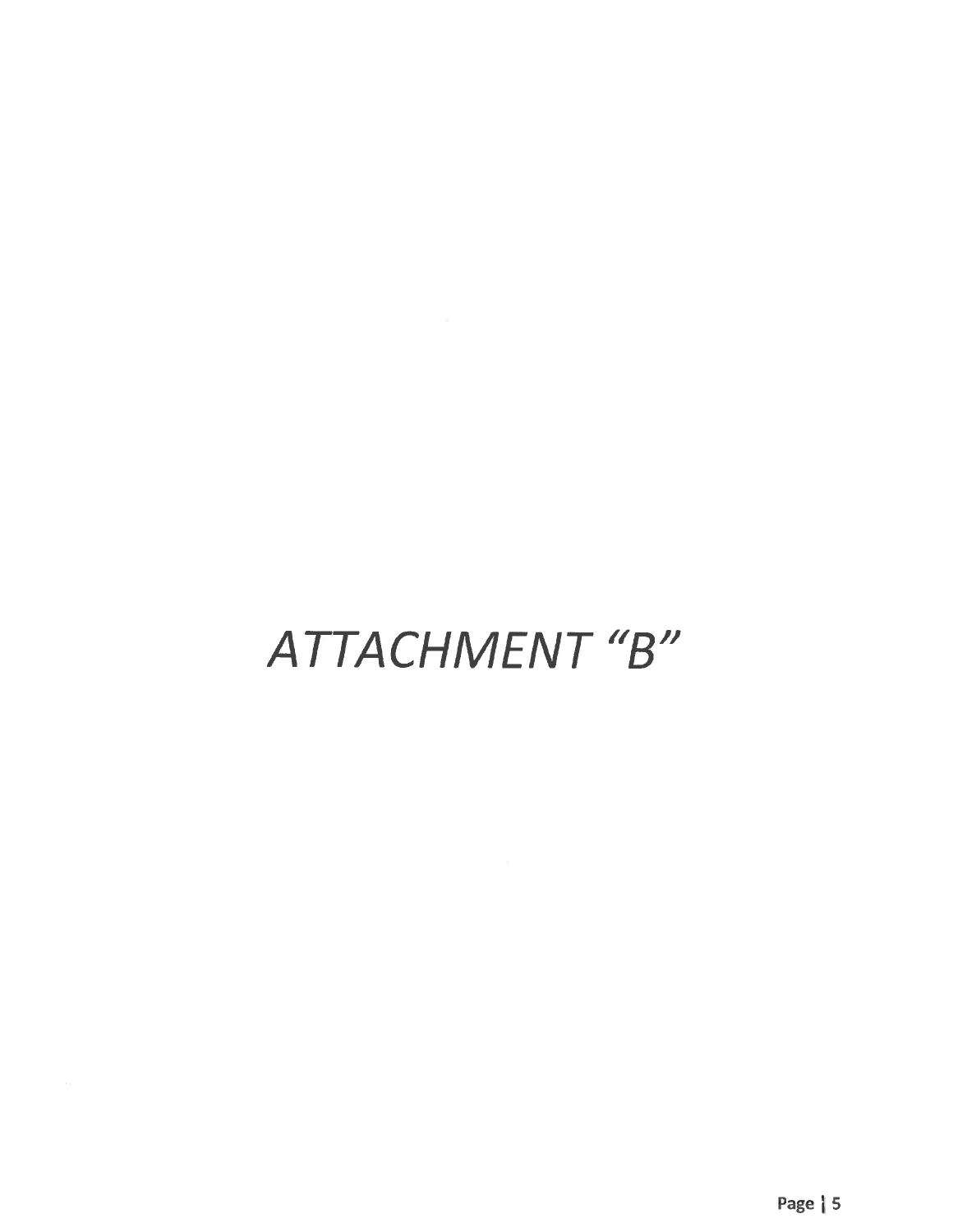#### admin@lfghoa.com

From: Sent: To: Subject: Jenefer Gallagher <jenefergallagher@sbcglobal.net> Saturday, July 11, 2020 1:06 PM Admin@LFGHOA.com Re: Pools

Hev Jessica.

Not sure who on the board to write to and couldn't find there email. Could you please forward to the appropriate people.

I am writing to you concerning the pool reopening. I understand and well aware of social distancing a the concern with contact at the pool. I am also a full time resident and homeowner that would like to be able to chose to use the pool or not. Some ideas that I have come up with are. Only homeowners/long term renters are able to use the pools. If you unit is rented as a vacation rental your renters would be unable to use the facilities. If there are people at the pool and you don't feel comfortable being there then don't go. We pay into this and if we aren't being able to make the choice I feel that we shouldn't have to pay as much. I think that the restrooms at each pool site should stay closed and if you need to use the restroom then you need to go to your residence. As for the Hot Tub I understand the concern of people being to close and that could remain closed as well. We are able to social distance in the pool area and while we are swimming. All of the resorts around the area have there pools open for quest, why are we being denied access to something we pay for monthly. Please take this into consideration.

Thank you for your time. Jenefer Gallagher On Monday, June 15, 2020, 11:31:43 AM PDT, admin@lfghoa.com <admin@lfghoa.com> wrote:

### The Lake Forest Glen pools will remain closed until further notice, likely the rest of the season. The tennis & pickleball courts are open with CDC social distancing practices being followed.

The Board will revisit the topic at their July meeting.

Thank you.

### **LFGHOA**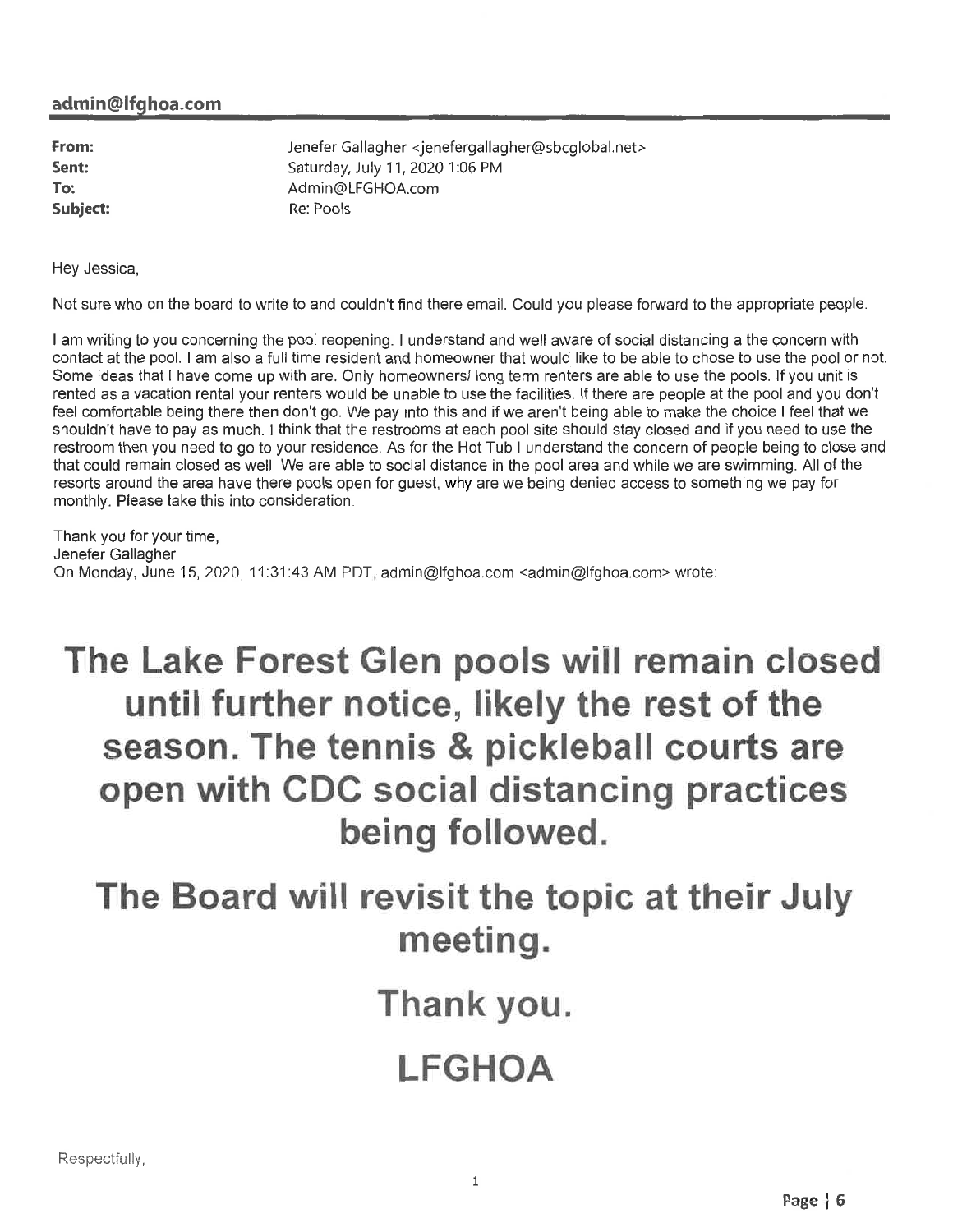# ATTACHMENT "C"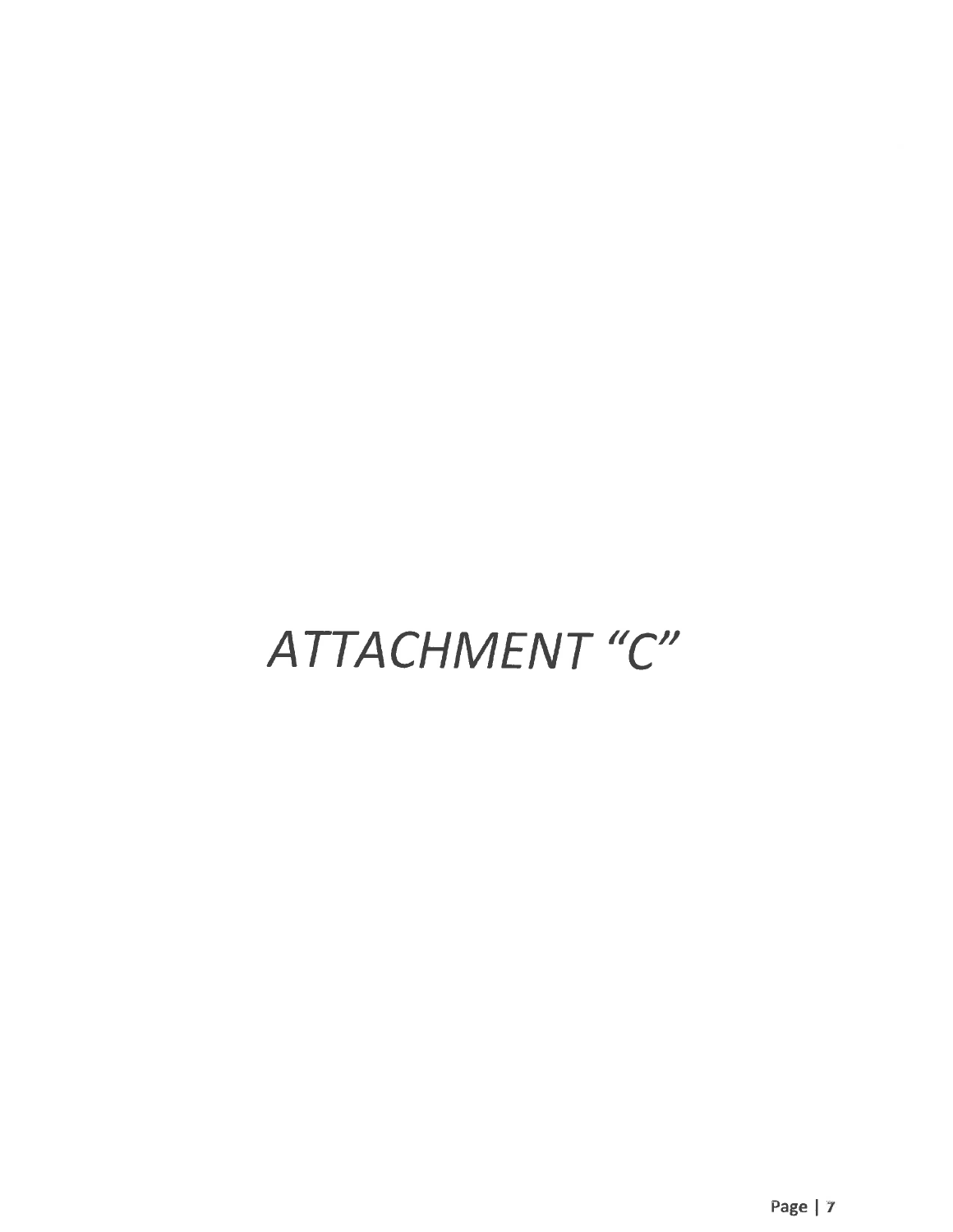From: Sent: To: Subject: Amanda <a.gray.c@gmail.com> Monday, June 15, 2020 11:33 AM Admin@lfghoa.com Re: Pools

Hi Jessica,

Will we be receiving a discount on our HOA for all the amenities we haven't been able to use since March??

Thanks, Amanda

On Jun 15, 2020, at 11:31 AM, admin@lfghoa.com <Admin@lfghoa.com> wrote:

## The Lake Forest Glen pools will remain closed until further notice, likely the rest of the season. The tennis & pickleball courts are open with CDC social distancing practices being followed. The Board will revisit the topic at their July meeting. Thank you. **LFGHOA**

Respectfully,

Jessica

Jessica Narlock Administrative Assistant Lake Forest Glen HOA PO Box 6207 Tahoe City, CA 96145 530-583-2307

www.lfghoa.com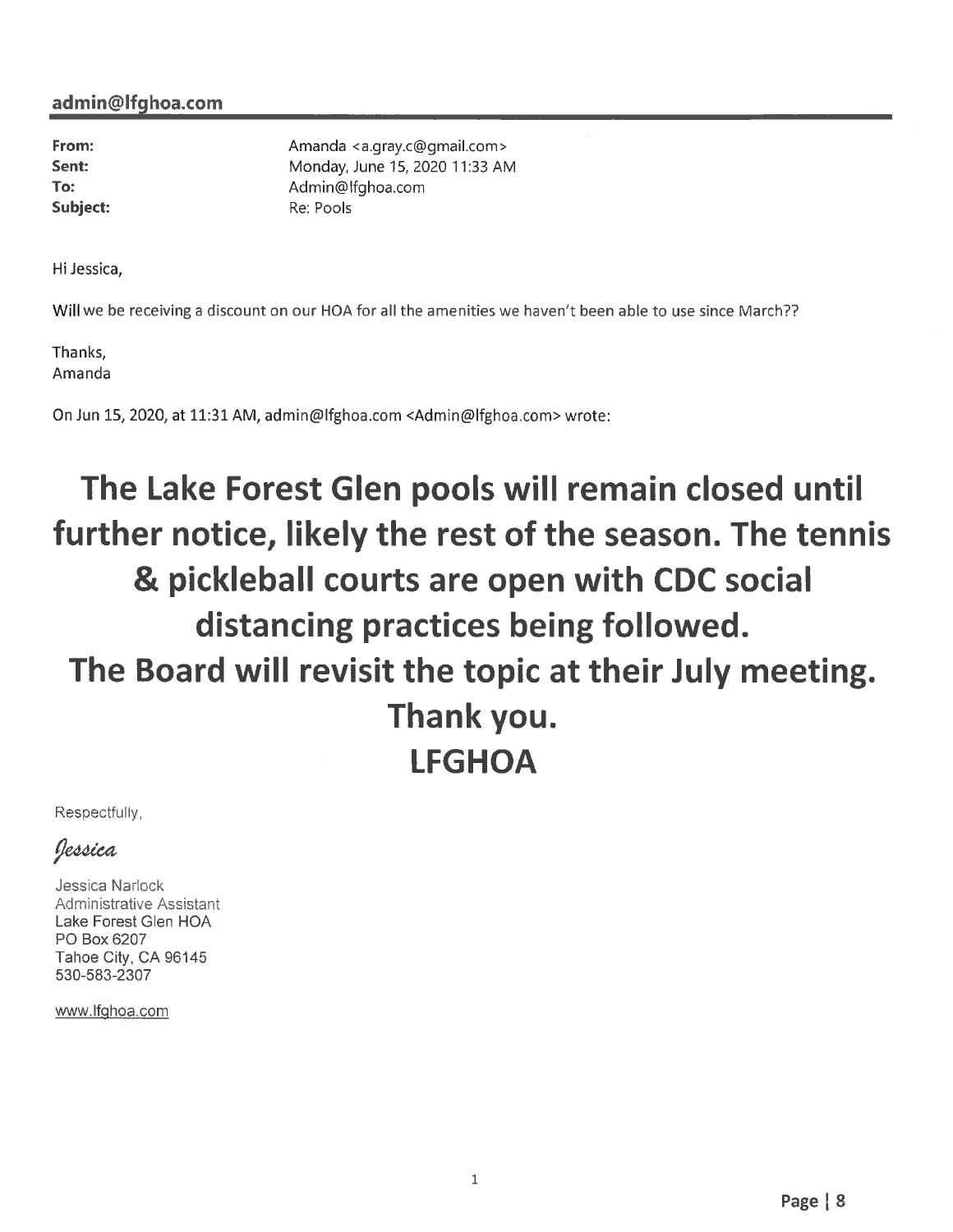# ATTACHMENT"D"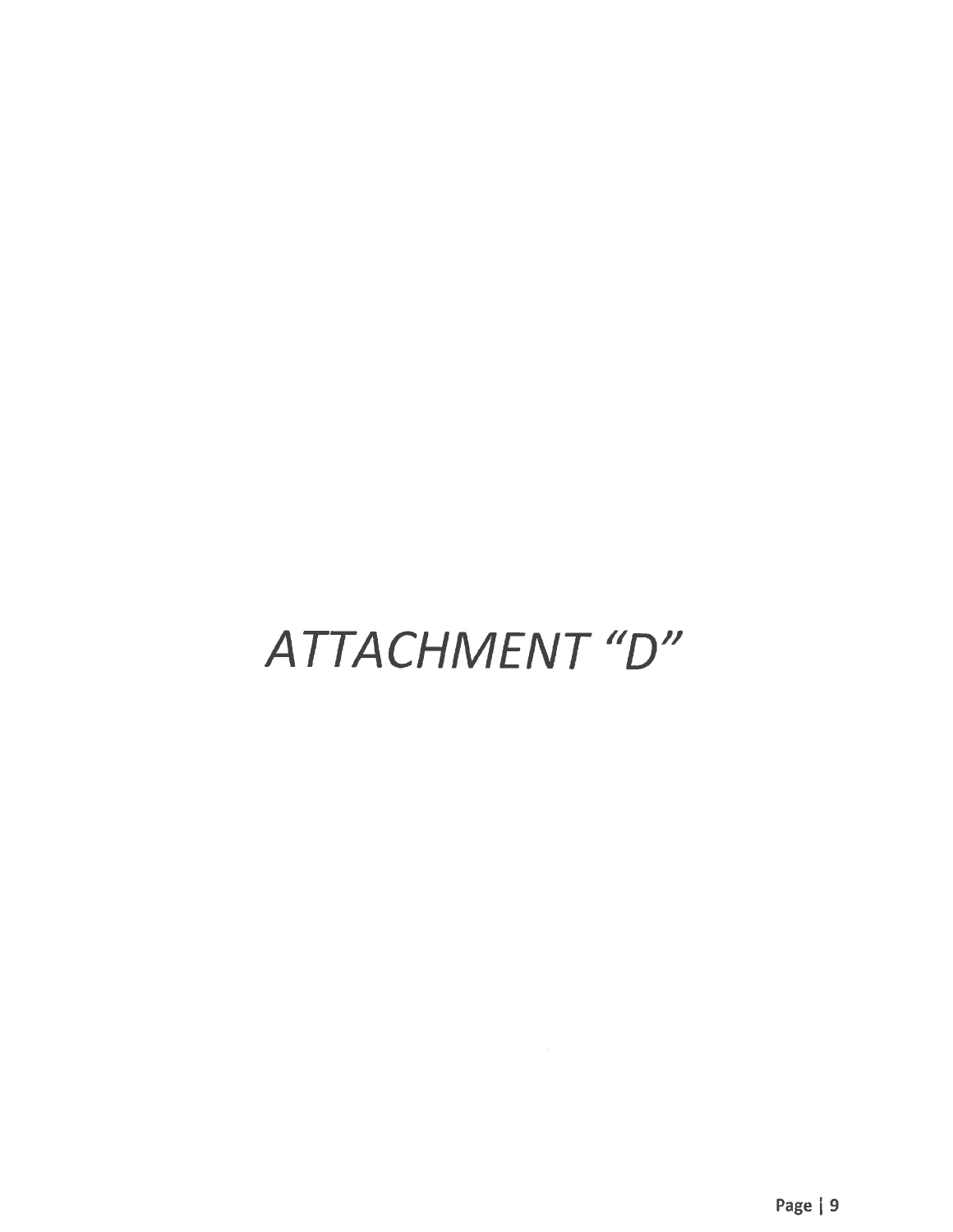### 06-28-2020 - LANDSCAPE COMMITTEE REPORT

|                 | Future Landscape Improvement Suggestions:                                                                                                           |        | <b>Cost Estimate:</b> |
|-----------------|-----------------------------------------------------------------------------------------------------------------------------------------------------|--------|-----------------------|
| <b>Priority</b> | 1) install pavers on existing dirt/chips walk at rear entrance $-$ east side                                                                        |        | \$12,000.00           |
|                 | 2) remove pavers behind building @ units 221 thru 224, place cobbles (rock)<br>in it's place up to existing lawn edge. Close off asphalt path ends. |        | \$4,000.00            |
|                 | 3) plant shrubs (lilacs?) behind units 221 thru 224 where footpath was removed.                                                                     |        | \$1,000.00            |
|                 | 4) remove stumps @ rear of 224 and rear of 224.                                                                                                     |        | \$2,000.00            |
|                 | 5) Replace lost shrubs/perennials around pool fences, tennis court fences, and<br>gazebo.                                                           |        | \$1,000.00            |
|                 | 6) plant 15 willows along perimeter fence $@$ \$300/ea                                                                                              |        | \$4,500.00            |
|                 |                                                                                                                                                     | Total: | \$24,500.00           |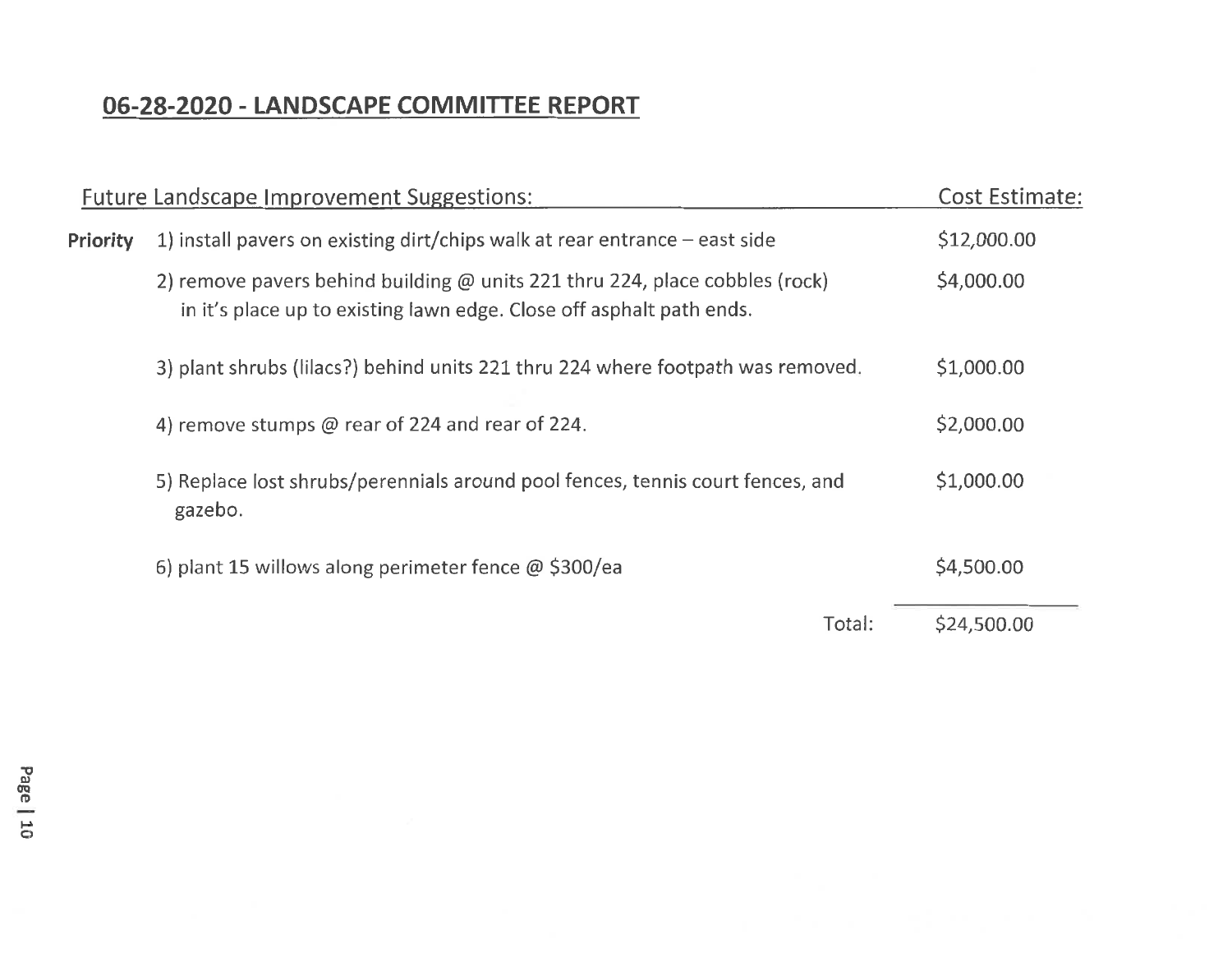#### **admin@lfghoa.com**

**From: Sent: To: Cc: Subject:**  MARK PIERPOINT Sunday, July 12, 2020 3:13 PM Jason Kary; Alan Miescke Jim Cochrane; LFGHOA Office Email/readable version of Jim's landscape budget requests

Jason and Alan,

Here is a formatted version of what Jim sent earlier on Sunday via Instant Message. This is a more readable and formatted version for the board meeting next week and should be included in the agenda pack.

Mark

#### Mark,

At the June HOA board meeting, you requested that I send you a list of the pending landscape projects with their priority. In putting the list together, sat down with Alan to make sure we were in agreement and added our best estimate on what we thought the cost might be. This year the budget for landscaping was \$6K to plant trees along the back fences. However, a higher priority was the removal of the 3 popular behind Steve Vanni's ... cost \$4.SK. Next year the budget is \$5.0K for upgrading the 2 Gap Areas next to your unit and Alan Nelson's unit.

So here is our list with their priority:

#### **1) Footpath at the Bristlecone Entrance**

We listed this project as our first project because it would improve the appearance of the entryway and provide safety to walkers going to the Lake. Would like to use pavers for the footpath as they look very professional.....like the entrance sign.

#### **Estimated cost: \$12,845 at \$23.27 / sq. ft; length 138 ft.**

#### **2) Removal/ or repair of footpath behind units #231-224**

Rather than trying to repair the footpath, feel the removal of the footpath is our best option. The existing footpath is right next to the back deck of the units and takes away their privacy. The plan would be to replace the footpath with rocks and shrubs.

#### **Estimated cost: \$5.0k.**

Patty Vanni favored this plan. If the other owners want us to replace the footpath, it will require removal of the roots from the popular trees as well as the cost of a new footpath. If used pavers, the estimated cost would be: \$9,866 plus the cost of the root removal. If used asphalt rather than pavers the estimated cost could be half as much ie. \$4,933 plus cost of root removal

#### **3) Stump Removal**

Think we should remove the 7 popular tree stumps behind units #221-224. Not that expensive. Have quote from one company to grind the stumps.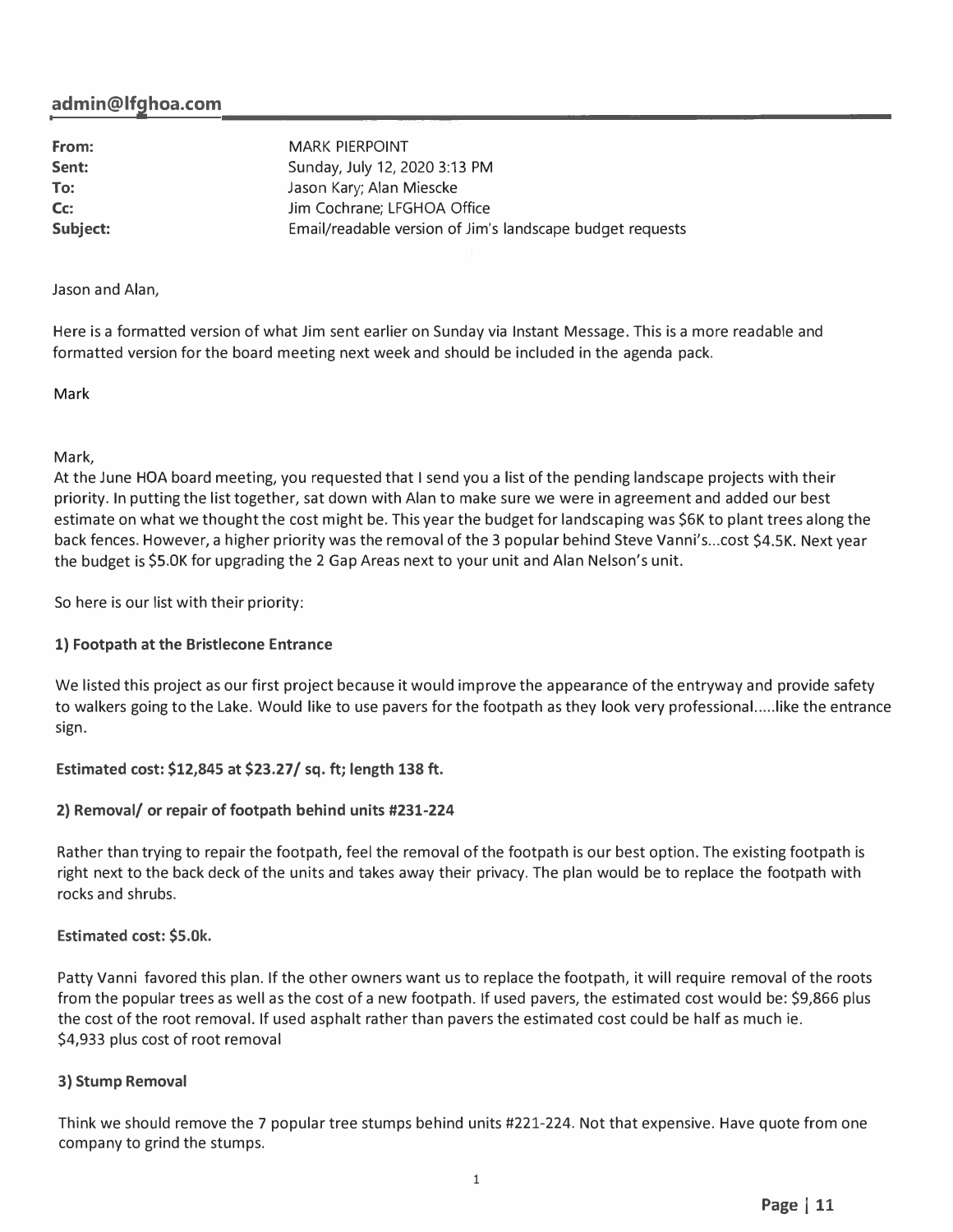Cost=\$5/ diameter inch. Biggest stump measured 33 inches. Doing the math: \$5/inch x 33inches x 7stumps = \$1,155 Had estimated \$2.0K

4) Trees planted in Back Fence Area

Thinking of planting 15 trees. Cost: 15 trees x \$300/tree = \$4500

#### 5) Gap Area

Would plant 3ea. Illac trees next to the building with flower garden in gap #142 (Alan Nelson) and 2ea. Illac or other tree next to the building with flower garden. No grass would be removed.

#### Estimated cost: 5 trees x \$300/ tree = \$1.5k plus flowers at \$0.5K = \$2.0k

#### 6) Maintenance

Plan would be to replace the shrubs and flowers that have died at the front entrance, around the pools and tennis courts and around the gazebo.

#### Estimated cost: \$3.0k

#### 7) Signs

The sign next to the pickleball courts has been repaired and repainted. Looks good. The large Lake Forest Glen sign next to the main highway needs to be removed.

#### **Estimated cost: \$2.0k**

#### 8) Consulting Fund

Would like to have a consulting fund so can employ a professional landscape architect when there is a need. Alan and I are meeting with an architect this week to see if can be of assistance.

**COST SUMMARY** Bristlecone pathway \$12.8k Footpath Removal \$5.0k Stump removal \$2.0k **Back Fence trees \$4.5k** Gap Area \$3.0k **Maintenance \$3.0k Highway Sign Removal \$2.0k** Consulting Fund: 50 hours at \$65/hr = \$3.2k

 $TOTAL = $35.5k$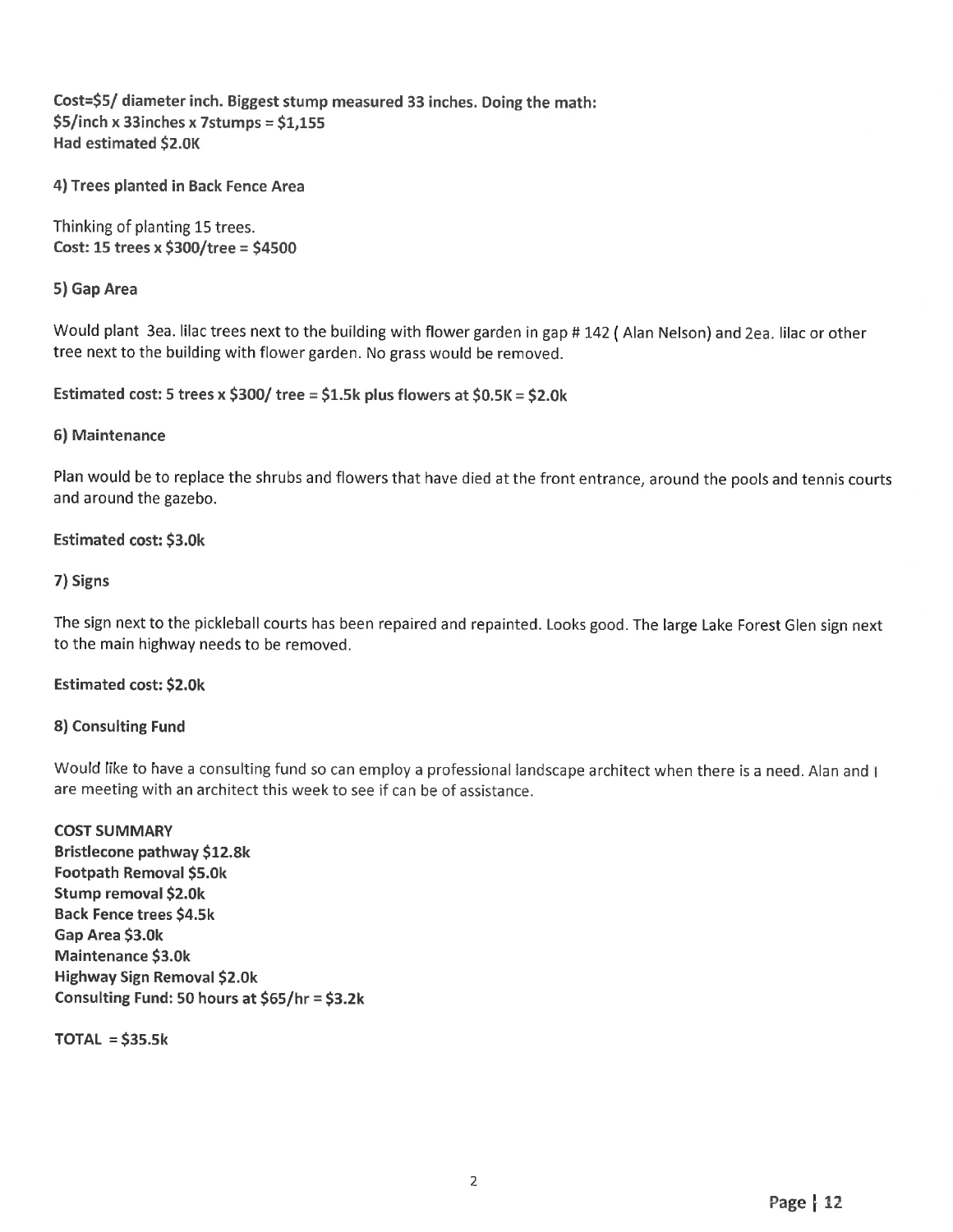# ATTACHMENT "E"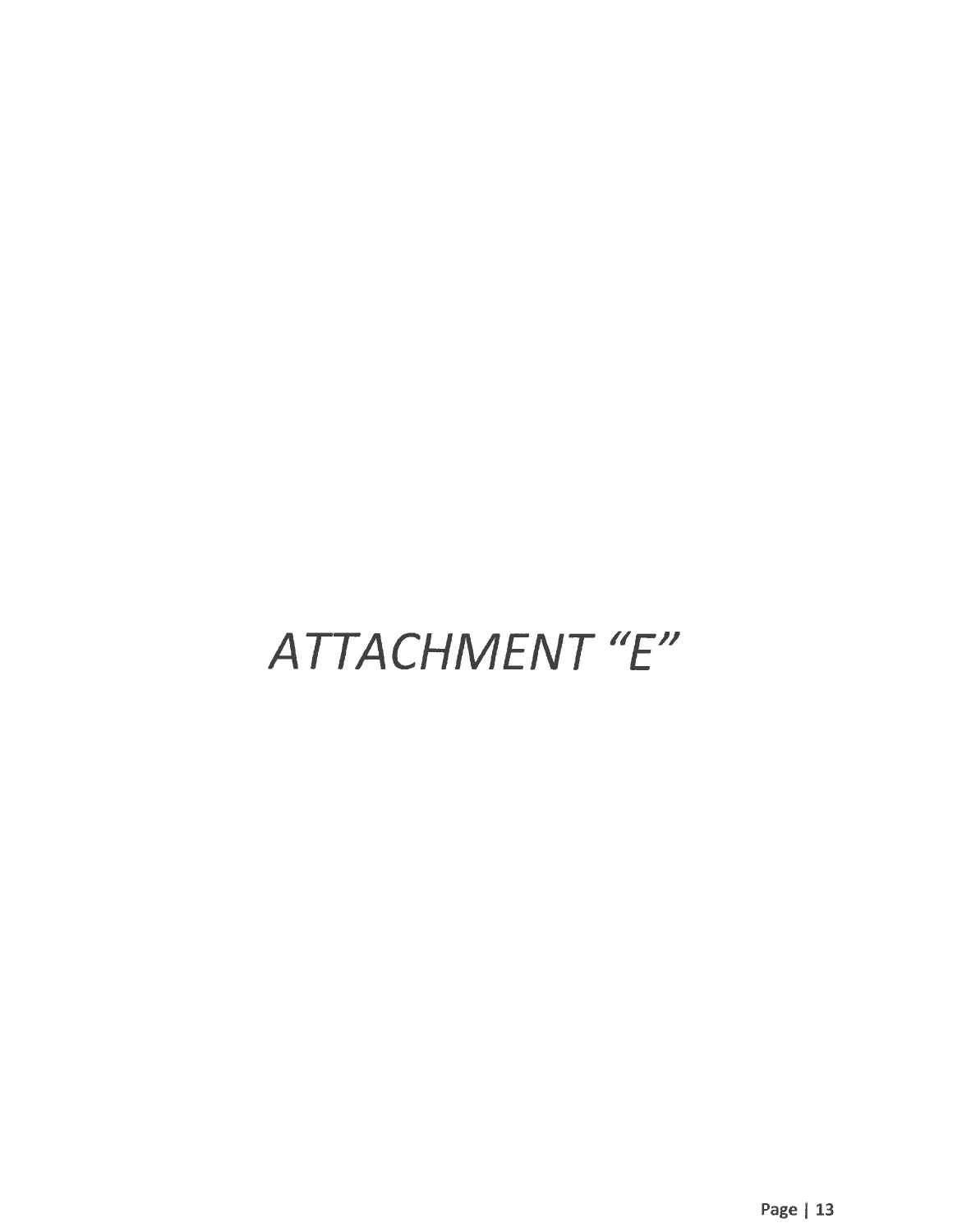#### **admin@lfghoa.com**

**From: Sent: To: Cc: Subject:**  Josette Reina Tuesday, July 14, 2020 12:16 PM Admin@LFGHOA.com 'alan miescke' Committee Report

Hi Jessica and Alan:

Let me know if this is sufficient for the packet.

Thanks, Josette

#### Tennis Courts and Pool Committee Report:

The Pools/Tennis Courts Committee (Committee) held an online meeting on Sunday, July 12<sup>th</sup> at 11 am. All Committee members were in attendance including our newest member, Barbara Schoen, and several homeowners joined via Zoom and/or teleconference. The meeting was specifically held to address "pools closed until further notice" which the LFGHOA Board of Directors (Board) approved during the June Board meeting with this decision being placed on the July Board meeting agenda for reconsideration.

In preparation to make a recommendation to the Board, Committee members and meeting participants reviewed the recommended state and county guidelines for aquatic venues, pool practices being implemented at nearby HOA associations and cleaning/social distancing practices regarding pool appurtenances/equipment/facilities (i.e., gate handles, railings, furniture, floats/toys, hot tub, and bathrooms) that could potentially be means of COVID-19 transmission. Additionally, there was a brief discussion regarding Governor Newsom's Executive Order which creates a presumption that an employee's COVID-19 related illness arose out of the workplace and that Lake Forest Glen's insurance policy would not provide coverage for COVID-19 claims.

As a result of the spiking number of positive cases and the lack of resources to enforce the recommended guidelines, a majority of the Committee members and meeting attendees agreed (by raise of hands and verbal vote) to keep the pools closed at this time. The Chair promised to host another Committee meeting the Sunday before the August Board meeting to revisit this recommendation as this situation is currently active and subject to changing circumstances.

**Committee Recommended Action:** Continue with the current course of action; Keep pools closed until further notice.

#### Pool Improvements

On Tuesday, July 14<sup>th</sup>, General Manager Alan Miescke and Pools/Tennis Courts Committee Chairperson Josette Reina-Luken teleconferenced with a Certified Access Specialist, Chris Taylor, to discuss potential pool upgrades. As a result of this meeting, we would like to request funds, in an amount not-to-exceed \$3000, to be allocated towards the cost of an onsite inspection report.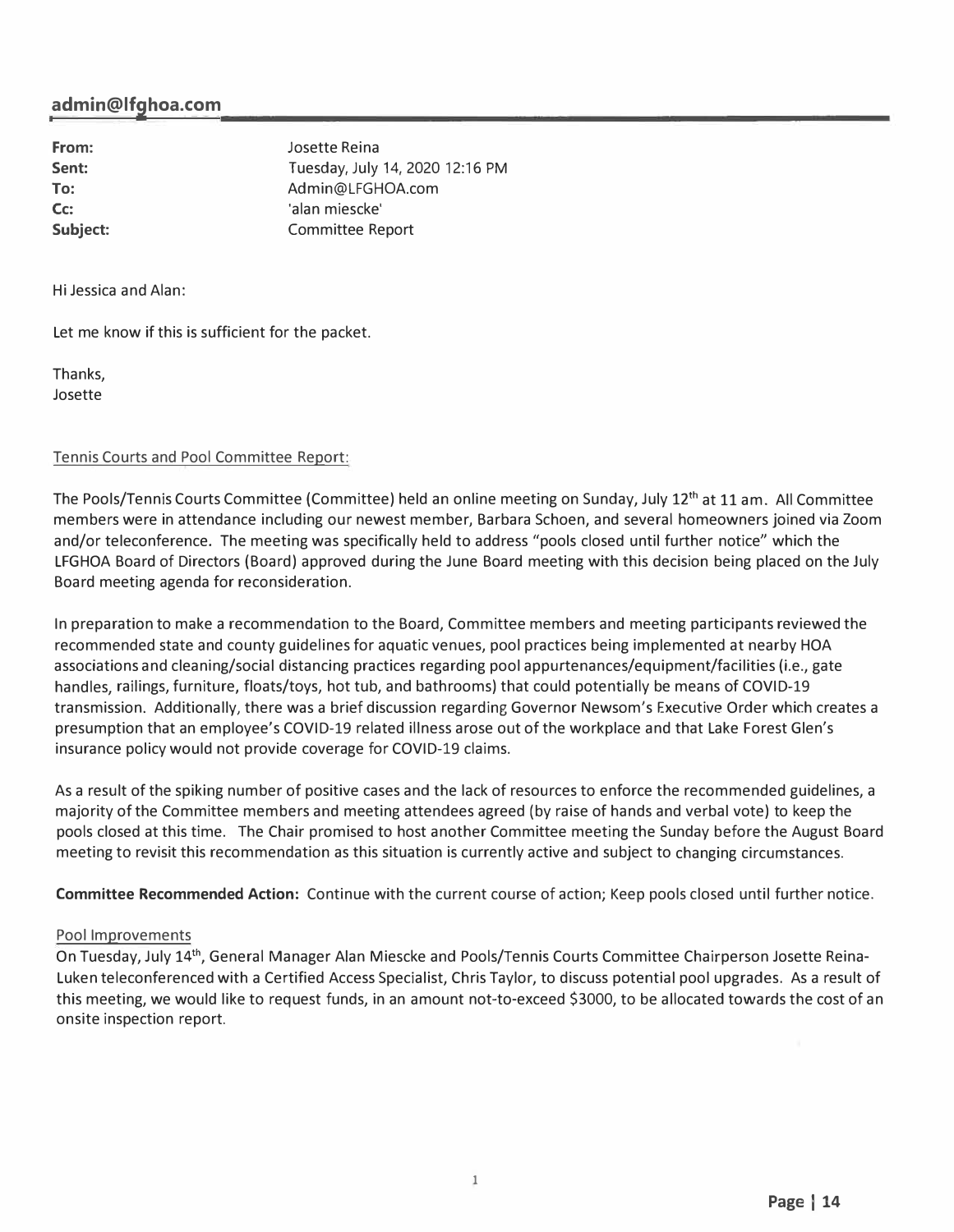#### ADA Compliance Consultants, Inc. 1002 River Rock Drive Ste 121

Folsom, CA 95630 US jeff@ada-pros.com www.ada-pros.com

#### **ADDRESS**

Josette Reina Lake Forest Glen Homeowners Association P.O. Box 6207 Tahoe City, CA 96145

| <b>ESTIMATE #</b> | DATE       |
|-------------------|------------|
| 2265              | 07/14/2020 |

### **Estimate**

| <b>SHIP TO</b>  |  |
|-----------------|--|
| $I$ aaatta Dain |  |

Josette Reina Lake Forest Glen Homeowners Association P.O. Box 6207 Tahoe City, CA 96145

| <b>ADA Drawings</b><br>ADA Compliance Consultants will produce a set of exterior and<br>1 7,333.04<br>interior ADA drawings for the pool and tennis court area for the Lake<br>Forest Glen Homeowners Association located @ 3101 Lake Forest<br>Rd, Tahoe City CA<br>Areas of<br>- Disabled Parking Stalls W/ Curb Cut Ramps<br><b>Alteration in Your</b><br>- Off-site POT<br><b>Drawings</b><br>- Stand Alone Ramps<br>- Stand Alone Pedestrian Ramps<br>- Stairs<br>- On-Site POT (Walkways)<br>- Door Landings & Hardware<br>- Signage<br>- Multi-Accommodation Restrooms<br>Included in<br>1-3 sets of 24" x 36" drawings will be shipped via standard mail<br>drawings<br>upon request. A compressed PDF copy of the drawings will be<br>emailed to you. Any additional copies will be billed at \$5.00 per<br>sheet. Shipping and handling will be billed starting at \$15.00 per<br>shipping tube via standard mail. Any customer requested revisions<br>or plan check revisions will be billed at \$115.00 per hour. Additional<br>site inspections will be billed at \$150 per hour. Rates may be subject<br>to change. | <b>ACTIVITY</b> | <b>DESCRIPTION</b> | <b>QTY</b> | <b>RATE</b> | <b>AMOUNT</b> |
|-----------------------------------------------------------------------------------------------------------------------------------------------------------------------------------------------------------------------------------------------------------------------------------------------------------------------------------------------------------------------------------------------------------------------------------------------------------------------------------------------------------------------------------------------------------------------------------------------------------------------------------------------------------------------------------------------------------------------------------------------------------------------------------------------------------------------------------------------------------------------------------------------------------------------------------------------------------------------------------------------------------------------------------------------------------------------------------------------------------------------------------|-----------------|--------------------|------------|-------------|---------------|
|                                                                                                                                                                                                                                                                                                                                                                                                                                                                                                                                                                                                                                                                                                                                                                                                                                                                                                                                                                                                                                                                                                                                   |                 |                    |            |             | 7,333.04      |
|                                                                                                                                                                                                                                                                                                                                                                                                                                                                                                                                                                                                                                                                                                                                                                                                                                                                                                                                                                                                                                                                                                                                   |                 |                    |            |             |               |
|                                                                                                                                                                                                                                                                                                                                                                                                                                                                                                                                                                                                                                                                                                                                                                                                                                                                                                                                                                                                                                                                                                                                   |                 |                    |            |             |               |
| If Needed<br>If city or county building department requires a civil/architectural<br>stamp and wet sign, civil or structural engineering details, or if site<br>conditions require topographical readings, there will be an additional<br>fee TBD.                                                                                                                                                                                                                                                                                                                                                                                                                                                                                                                                                                                                                                                                                                                                                                                                                                                                                |                 |                    |            |             |               |
| <b>Deposit</b><br>By accepting this estimate, client agrees to pay 50% of total<br>estimate cost prior to work taking place. If payment is not received<br>prior to the on-site date, the inspection will be rescheduled to the<br>next available date until payment is received. PLEASE<br>For any questions regarding estimates, please email Jeff: Jeff@ada-pros.com                                                                                                                                                                                                                                                                                                                                                                                                                                                                                                                                                                                                                                                                                                                                                           |                 |                    |            |             |               |

For any questions regarding invoices, please email Stephanie: Stephanie@ada-pros.com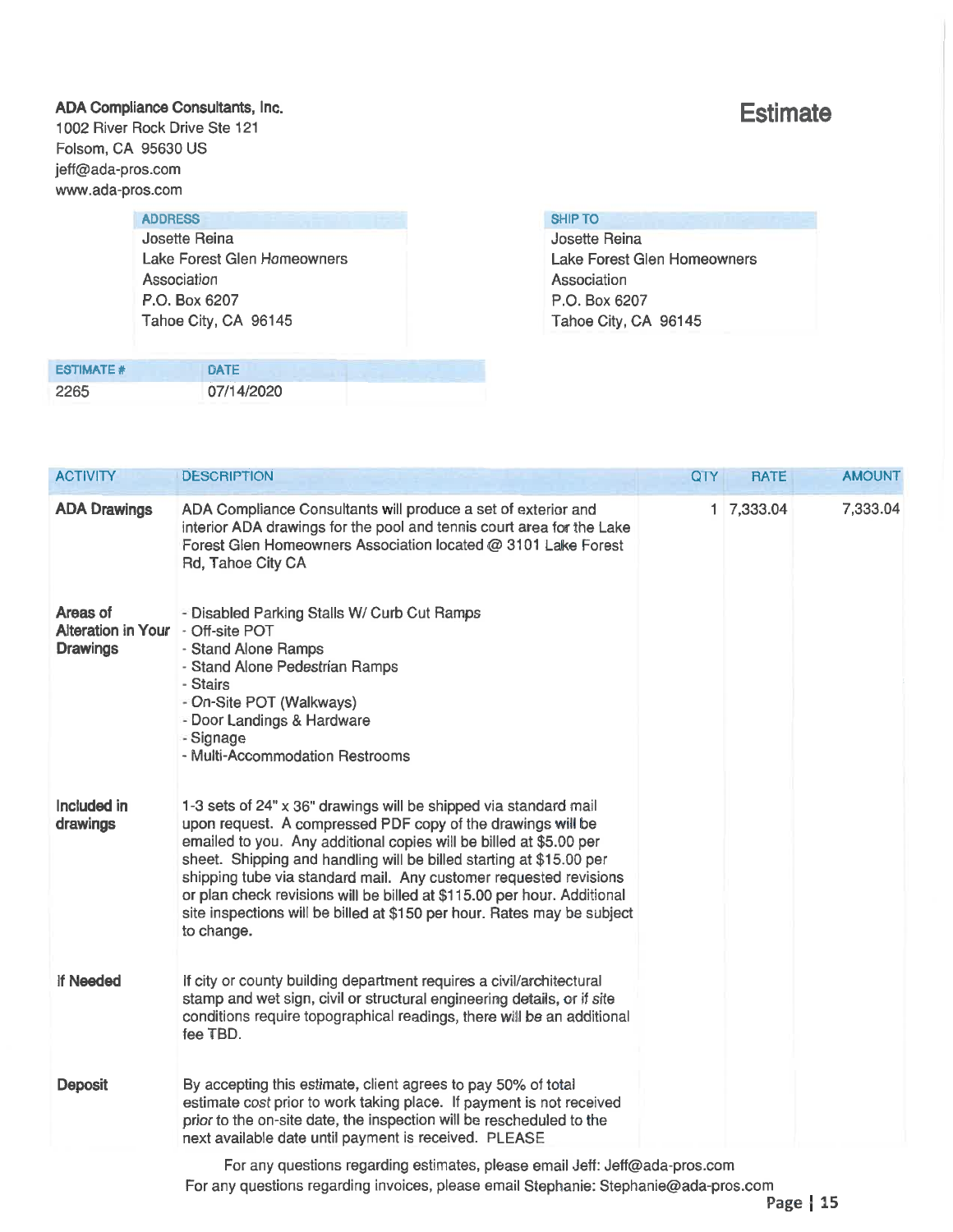| <b>ACTIVITY</b> | <b>DESCRIPTION</b>                                                                                                                          | <b>OTY</b> | <b>RATE</b> | <b>AMOUNT</b> |
|-----------------|---------------------------------------------------------------------------------------------------------------------------------------------|------------|-------------|---------------|
|                 | REFERENCE ESTIMATE NUMBER ON PAYMENT.                                                                                                       |            |             |               |
| <b>Note</b>     | Price is contingent on this proposal being approved with proposal for<br>inspection. If approved separately, additional charges will apply. |            |             |               |
|                 | <b>TOTAL</b>                                                                                                                                |            |             | \$7,333.04    |

Accepted By

Accepted Date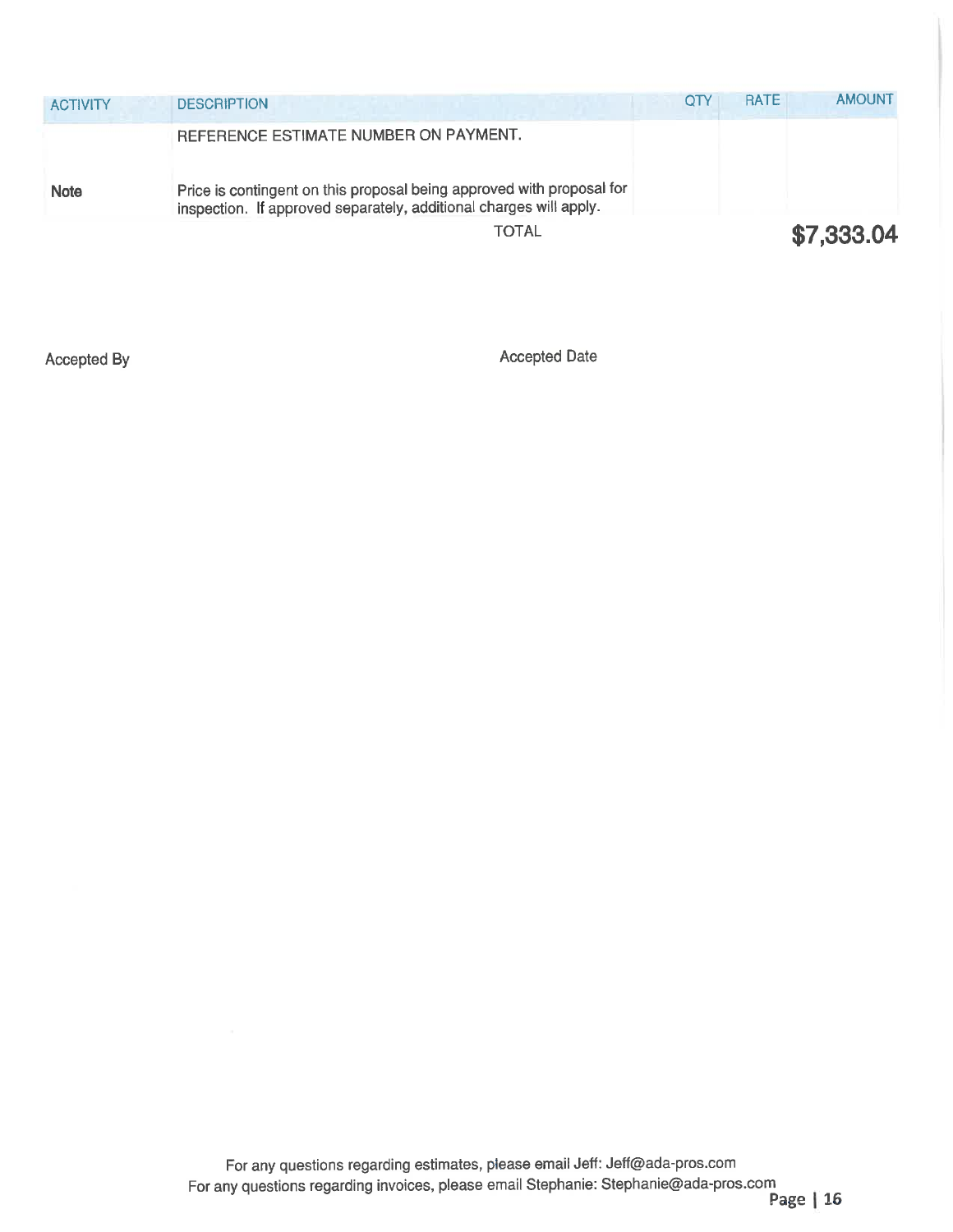#### ADA Compliance Consultants, Inc. 1002 River Rock Drive Ste 121

Folsom, CA 95630 US jeff@ada-pros.com www.ada-pros.com

#### **ADDRESS**

Josette Reina Lake Forest Glen Homeowners Association P.O. Box 6207 Tahoe City, CA 96145

| <b>ESTIMATE #</b> | <b>DATE</b> |
|-------------------|-------------|
| 2264              | 07/14/2020  |

### **Estimate**

| <b>SHIP TO</b>       |  |
|----------------------|--|
| <b>Josette Reina</b> |  |

Lake Forest Glen Homeowners Association P.O. Box 6207 Tahoe City, CA 96145

| <b>ACTIVITY</b>                     | <b>DESCRIPTION</b>                                                                                                                                                                                                                                                                                                                                                                                                                                                                                                                                                                                                                   | QTY | <b>RATE</b> | <b>AMOUNT</b> |
|-------------------------------------|--------------------------------------------------------------------------------------------------------------------------------------------------------------------------------------------------------------------------------------------------------------------------------------------------------------------------------------------------------------------------------------------------------------------------------------------------------------------------------------------------------------------------------------------------------------------------------------------------------------------------------------|-----|-------------|---------------|
| <b>ADA Evaluation</b><br>Inspection | ADA Compliance Consultants will perform an exterior and interior<br>ADA evaluation and produce an inspection report of the pool and<br>tennis court area for the Lake Forest Glen Homeowners Association<br>located @ 3101 Lake Forest Rd, Tahoe City CA                                                                                                                                                                                                                                                                                                                                                                             |     | 1 4,893.24  | 4,893.24      |
| Included in this<br>report          | Exterior:<br>-entrance signage<br>-all paths of travel (off site and on site)<br>-accessible parking stalls, striping and signs<br>-slopes and grades of parking stalls and sidewalks<br>-curb and pedestrian ramps<br>-main door landings and thresholds<br>-means of vertical access to sidewalks<br>-stairways<br>Interior:<br>-path of travel and clear space throughout common use areas<br>-all common use areas<br>-restrooms (single/multi accommodation)<br>-drinking fountains<br>-any freestanding protruding objects<br>-hallways and accessible clear space<br>-main entrance and exit doors, pressures, and thresholds |     |             |               |
| <b>CASp Cert</b>                    | -checkout and service counters<br>Upon completion and verification of all upgrades a CASp certificate<br>will be issued for owner to display. A CASp certificate pending will<br>be issued if it is determined that upgrades will be completed over<br>time. Owner shall produce and keep a list of upgrades and time                                                                                                                                                                                                                                                                                                                |     |             |               |
|                                     | frames for completion. This list, the report and the cert shall be<br>submitted to the courts if a lawsuit in state court is filed prior to<br>completion of all upgrades to the property.                                                                                                                                                                                                                                                                                                                                                                                                                                           |     |             |               |

For any questions regarding estimates, please email Jeff: Jeff@ada-pros.com For any questions regarding invoices, please email Stephanie: Stephanie@ada-pros.com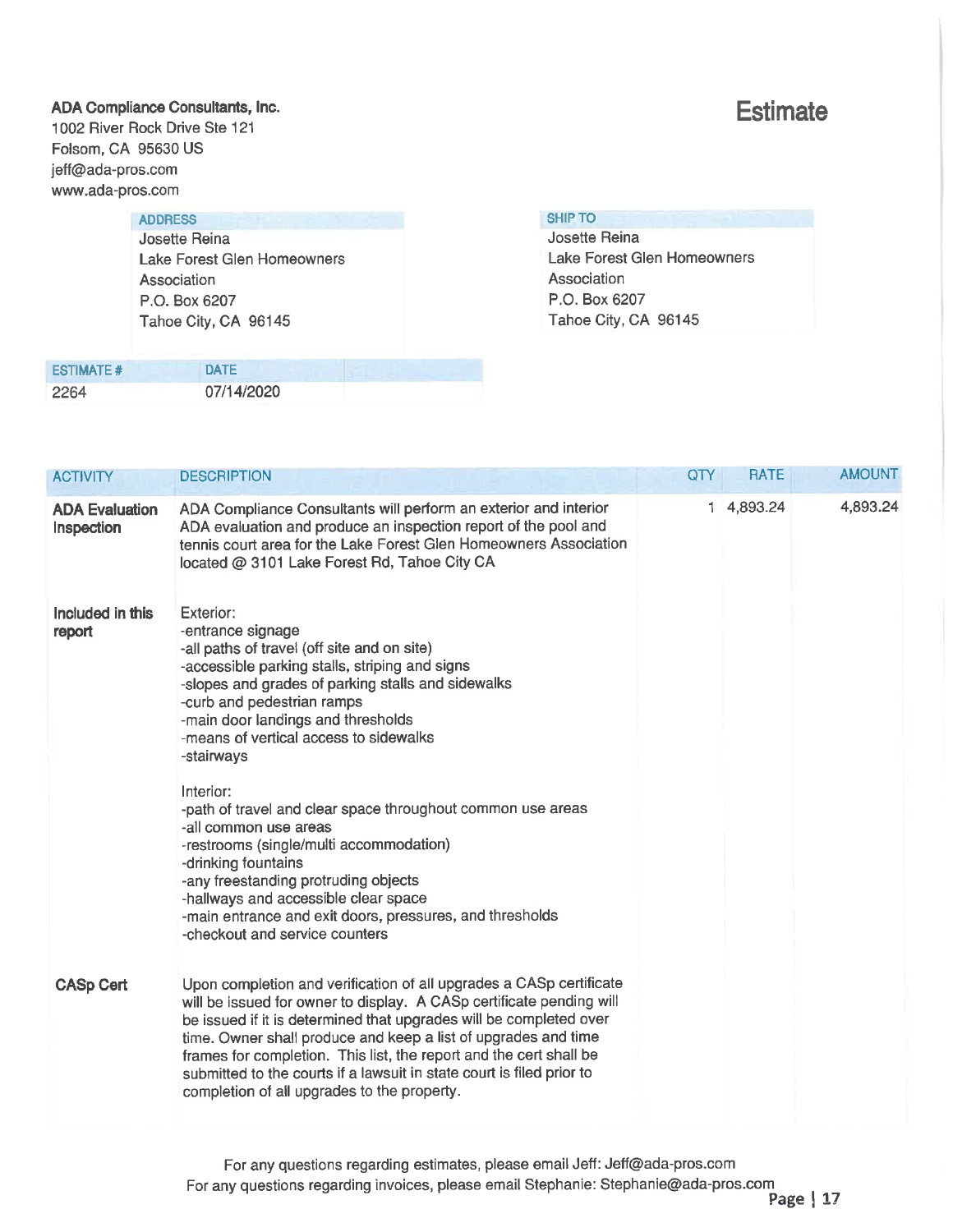| <b>ACTIVITY</b>              | <b>DESCRIPTION</b>                                                                                                                                                                                                                                                                                              | <b>QTY</b> | <b>RATE</b> | <b>AMOUNT</b> |
|------------------------------|-----------------------------------------------------------------------------------------------------------------------------------------------------------------------------------------------------------------------------------------------------------------------------------------------------------------|------------|-------------|---------------|
| <b>Standard</b><br>Procedure | A PDF copy of the report will be emailed to you. Color printed and<br>bound copies can be mailed for an additional \$60 per copy.                                                                                                                                                                               |            |             |               |
| <b>Deposit</b>               | By accepting this estimate, client agrees to pay 50% of total<br>estimate cost prior to work taking place. If payment is not received<br>prior to the on-site date, the inspection will be rescheduled to the<br>next available date until payment is received. PLEASE<br>REFERENCE ESTIMATE NUMBER ON PAYMENT. |            |             |               |
|                              | TOTAL                                                                                                                                                                                                                                                                                                           |            |             | \$4,893.24    |

Accepted By

Accepted Date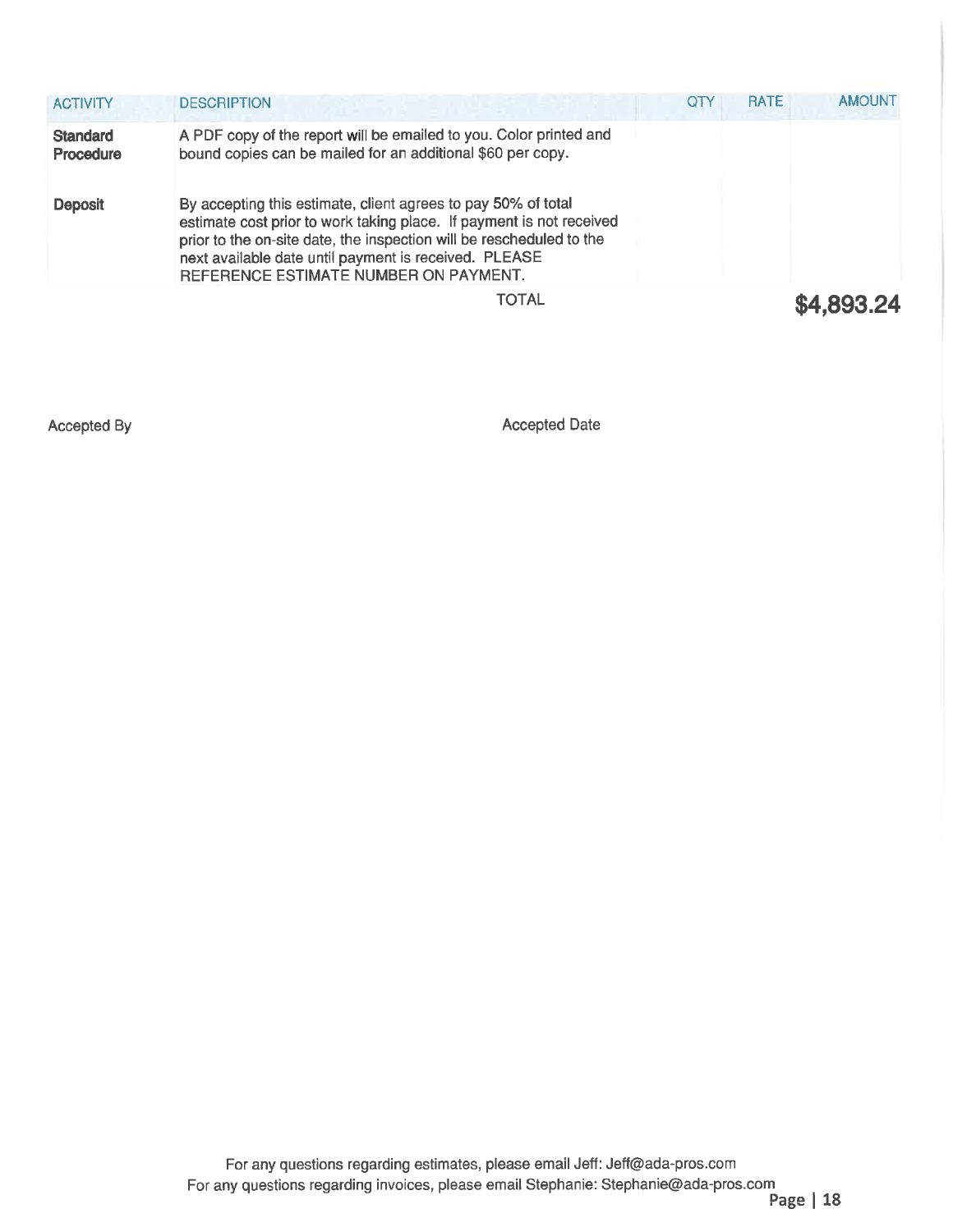#### **admin@lfghoa.com**

| From:    | Brett Binneweg <brett.rvotaw@farmersagency.com></brett.rvotaw@farmersagency.com> |
|----------|----------------------------------------------------------------------------------|
| Sent:    | Wednesday, July 1, 2020 12:57 PM                                                 |
| To:      | admin@lfghoa.com                                                                 |
| Subject: | Re: Liability Coverage in re COVID                                               |

Hi Jessica,

There is no insurance coverage for COVID or any COVID claims. This stems across all personal and business insurance including HOA's.

It would be impossible for the insurance company and claims adjuster to prove where and when any person initially came into contact and became sick. There has always been illness and disease exclusions and COVID falls under that.

I do not have legal authority to recommend any verbiage for waivers.

Thank You,

Brett Binneweg Lie# OE86240

Agency Producer

Richard Votaw Insurance Agency Lic# 0671889

Phone 530.583.0294 Fax 530.302.3394

------ Original Message ----- **Received:** 11: 36 AM PDT, 07/01/2020 **From:** <admin@lfghoa.com> To: "'Brett Binneweg'" <brett.rvotaw@farmersagency.com> **Subject:** Liability Coverage in re COVID

Hi Brett,

Please see below email and let me know. Thank you!

-----Original Message----- From: Josette Reina Sent: Monday, June 29, 2020 8:00 PM To: Admin@lfghoa.com Subject: Got your voicemail

Hey Jessica,

I spoke with Alan about the pool meeting so all good there... I was hoping you could do me a favor and reach out to LFG's insurance company to get a written email from them that if we opened one of the pools with signage of max capacity, social distancing, enter at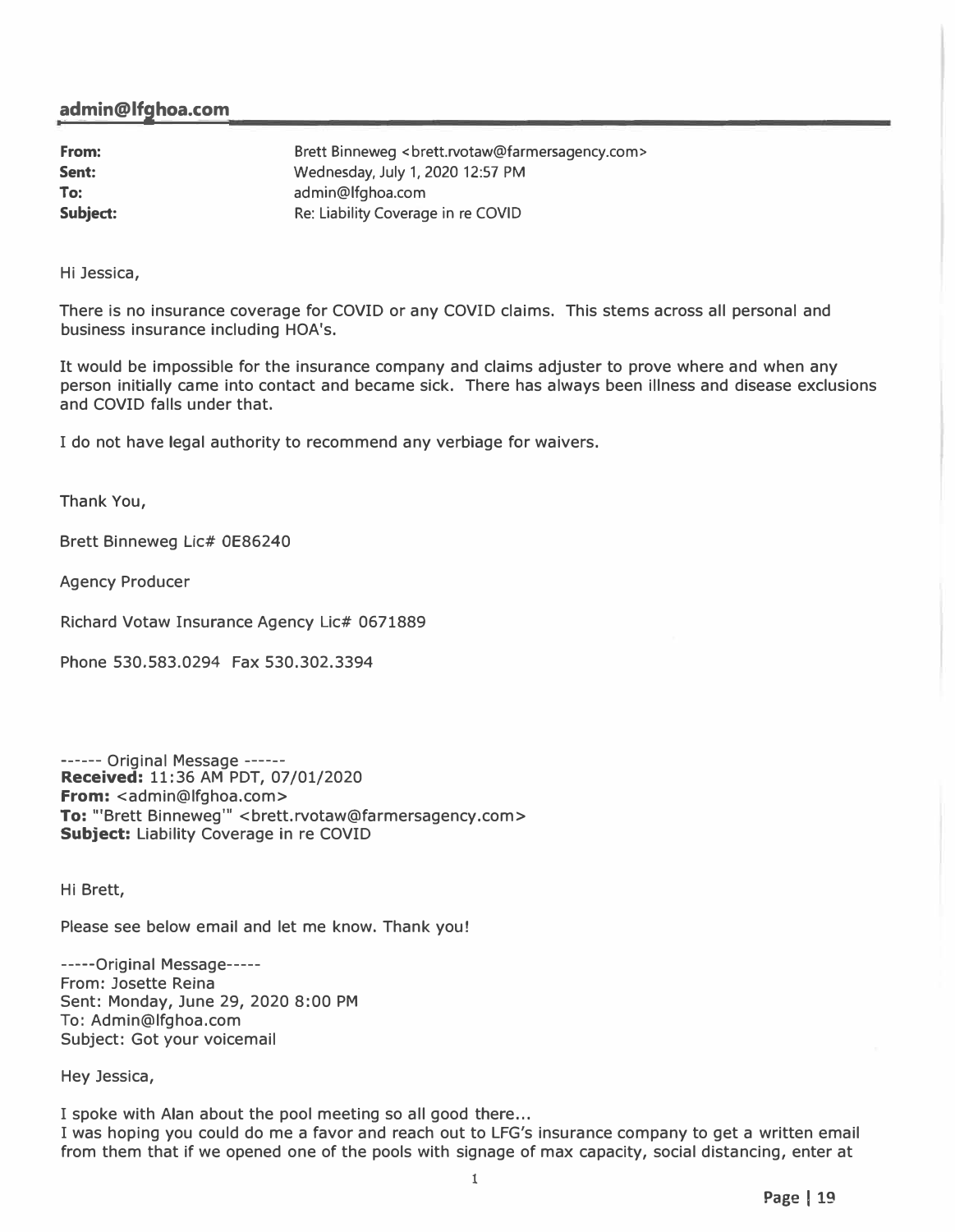# ATTACHMENT "F"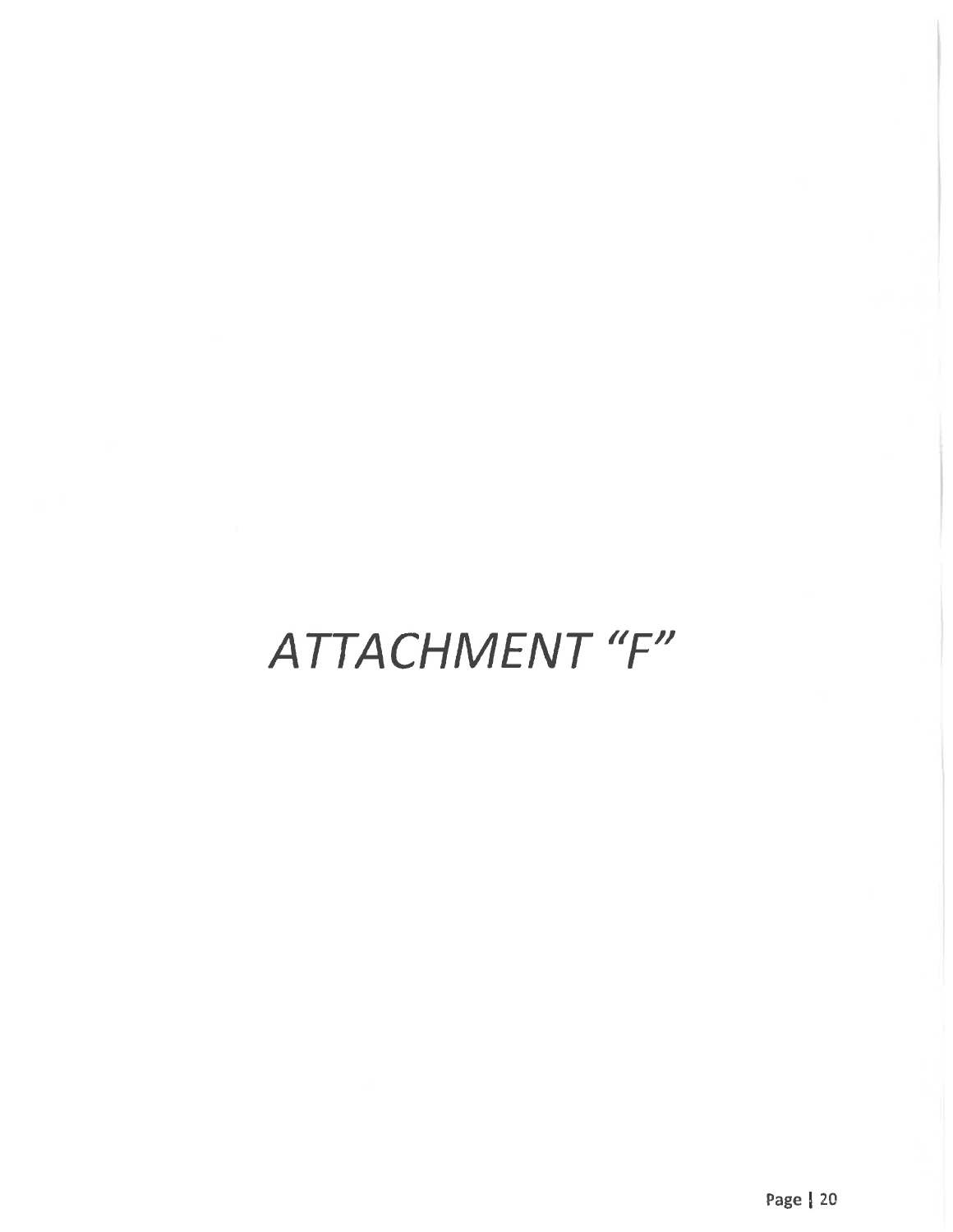#### **admin@lfghoa.com**

**From: Sent: To: Cc:**  Gary Leach Wednesday, July 15, 2020 9:25 AM LFGHOA Jessica Narlock Doug O'Neal; Alan Miescke; Mark Pierpoint; Sari Stenfors **Subject: Fack Committee Report on Unit 207 Window Replacement Application Subject: Fack Committee Report on Unit 207 Window Replacement Application** 

On July 3, 2020 an e-mail was sent to Mark from Sari (the owner of Unit 207) indicating that the Milgard Sand color, which was apparently approved in July or August of 2019 for this units fiberglass replacement windows, has been discontinued. That e-mail was then forwarded to me.

Since that time I have been coordinating with the owner, as well as Doug & Alan, in an effort to get this request on the Board's July agenda with a recommendation on an alternative color so the owner can proceed with the project. It should be noted that, in an effort to accommodate the owner's sense of urgency, I have not conferred with any other members of the Architectural Committee. Accordingly, it is the Boards prerogative to take action or refer this back to the Committee.

The owner had originally requested that the Board consider either the Milgard Harmony ( a tan or beige color as shown below) or the Bark ( which is a dark brown color). Since the Bark is not consistent with any window color used at LFG I do not support it's approval. Nor would I support the Milgard White color for the same reason. Although the Black Bean is consistent with our current Bronze color it is my intention to suggest to the Architectural Committee to eliminate our Bronze color & phase it out. Currently there are 11 units that have bronze windows.

I do support approval of the owners most recent request, which is the Harmony Milgard fiberglass color as shown below. I have checked on line with Milgard & other manufacturers of fiberglass windows and found that none of them have a color similar to our "almond" standard. They all have white or beige but nothing in between ( i.e. almond). Therefore, the only light color that would be compatible with our existing almond for fiberglass windows would be the beige, which for Milgard is called Harmony.

The owner has also requested approval of the Jeld-Wen Desert Sand color for the folding doors. I agree that this Desert Sand color, shown below, is the appropriate "beige" Jeld- Wen color

For the reasons stated above I am recommending that the Board approve making Milgard Ultra Series fiberglass Windows in the Harmony Color and the Jeld-Wen Desert Sand color part of our Architectural Standards.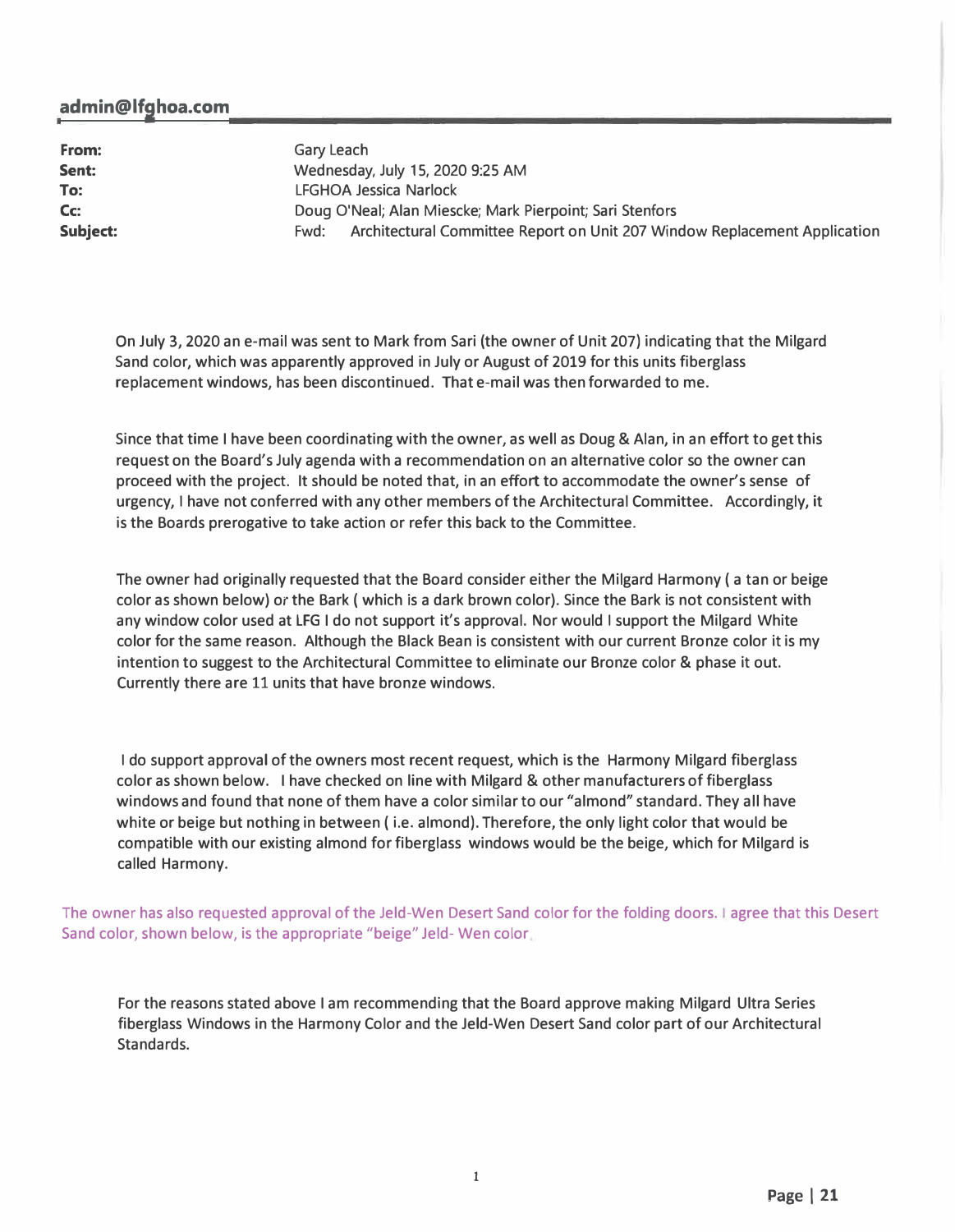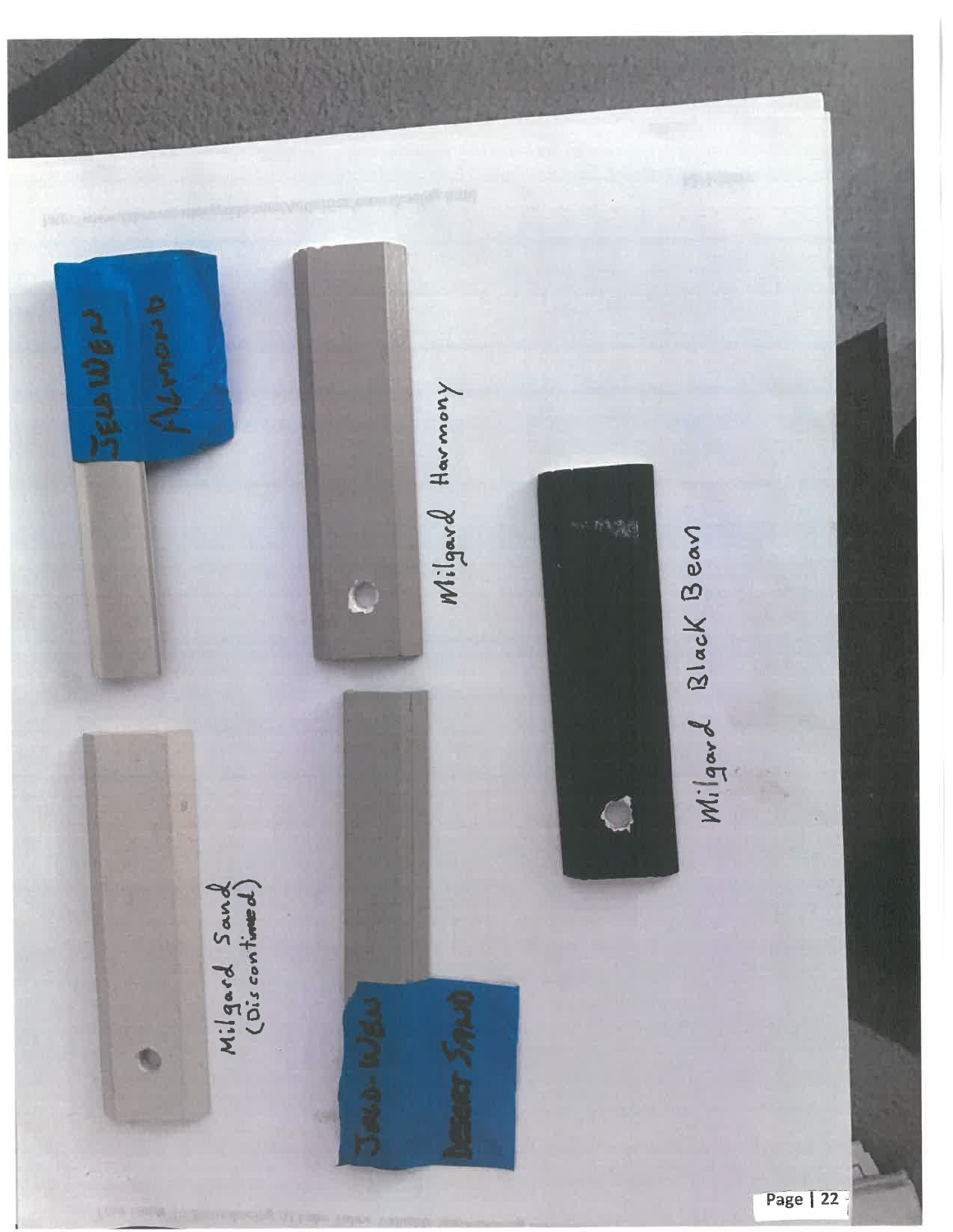# ATTACHMENT "G"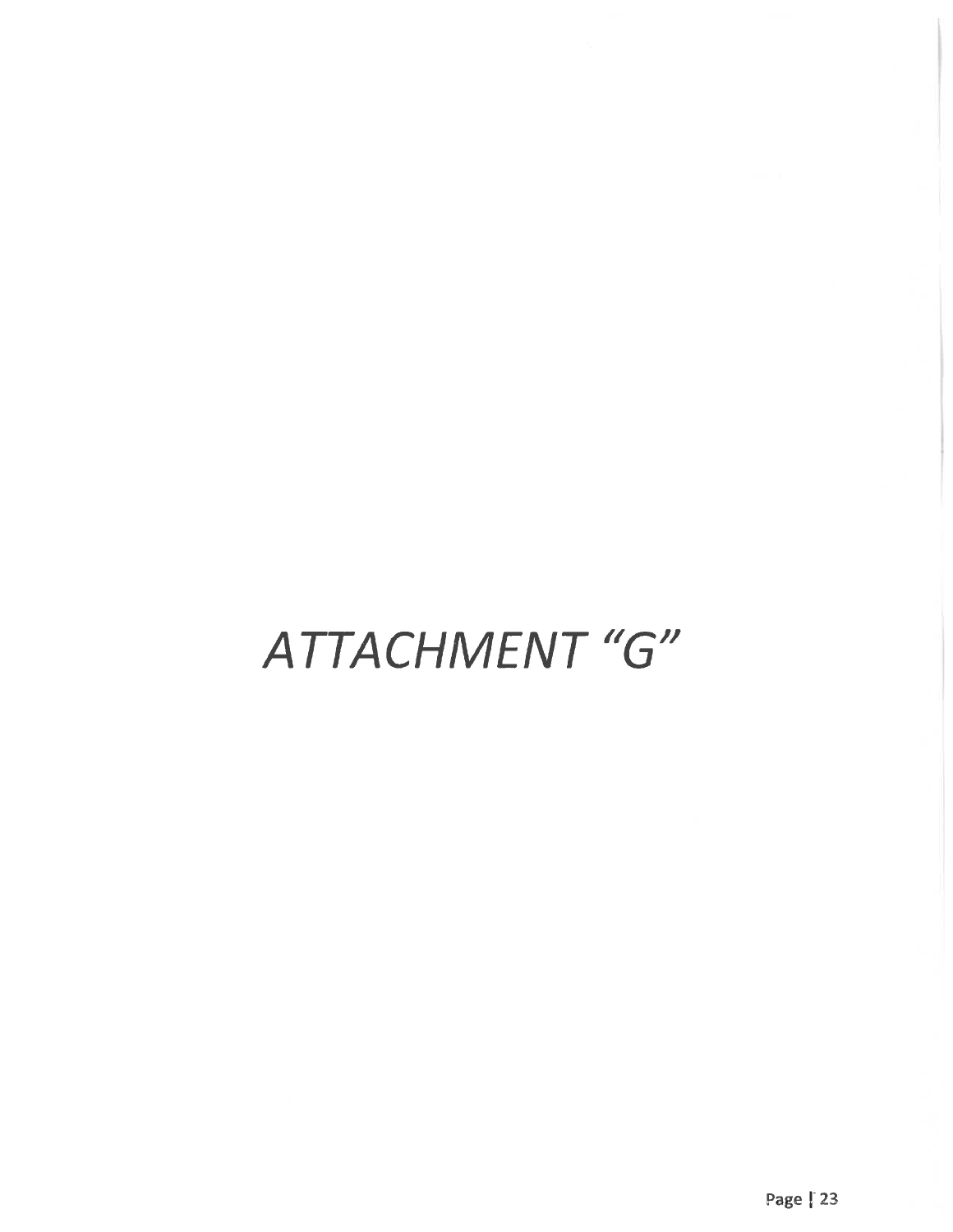#### **BALANCE SHEET** May 31, 2020

#### See Independent Accountants' Compilation Report

#### **ASSETS**

|        |                               | <b>OPERATING</b><br><b>FUND</b> | <b>REPLACEMENT</b><br><b>FUND</b> |
|--------|-------------------------------|---------------------------------|-----------------------------------|
| ASSETS |                               |                                 |                                   |
| 1040   | Operating Checking Account    | \$<br>183,799                   | \$<br>-0-                         |
| 1045   | Deferred Compensation Account | 216,890                         | -0-                               |
| 1060   | US Bank ACH Account           | 41,080                          | -0-                               |
| 1090   | Petty Cash Account            | 680                             | -0-                               |
| 1280   | El Dorado Savings             | -0-                             | 1,345,544                         |
| 1320   | Other Receivable              | 92                              | -0-                               |
| 1410   | Assessments Receivable        | 917                             | -0-                               |
| 1415   | Allowance for Bad Debt        | -0-                             | -0-                               |
| 1501   | <b>Prepaid Expenses</b>       | -0-                             | -0-                               |
| 1505   | <b>Other Prepaid Expenses</b> | 401                             | -0-                               |
| 1511   | Prepaid Taxes                 | -0-                             | -0-                               |
| 1475   | Due From Operating            | -0-                             | (17, 023)                         |
| 1502   | <b>Workers' Comp Deposit</b>  | -0-                             | -0-                               |
| 1520   | Property & Equipment          | 177,086                         | -0-                               |
| 1530   | Less: Accum. Depreciation     | (154, 178)                      | -0-                               |
|        | <b>TOTAL ASSETS</b>           | 466,767                         | \$<br>1,328,521                   |
|        |                               |                                 |                                   |

#### **LIABILITIES & FUND BALANCES**

| <b>LIABILITIES</b> |                                       |             |   |           |
|--------------------|---------------------------------------|-------------|---|-----------|
| 3010               | <b>Accounts Payable</b>               | \$<br>6,984 | S | -0-       |
| 3011               | <b>Accrued Accounts Payable</b>       | -0-         |   | -0-       |
| 2055               | Deferred Charter Revenue              | 10.530      |   | -0-       |
| 2035               | Accrued Payroll Taxes & Workers' Comp | 200,972     |   | -0-       |
| 2040               | <b>Accrued Salaries &amp; Wages</b>   | 15,405      |   | -0-       |
| 2041               | <b>Accrued Vacation</b>               | 9,872       |   | -0-       |
| 2045               | Homeowners Dues Paid In Advance       | 14,343      |   | -0-       |
| 2034               | <b>Escrow Deposits</b>                | -0-         |   | -0-       |
| 2000               | Income Taxes Payable - Federal        | -0-         |   | -0-       |
| 2001               | Income Taxes Payable - Franchise      | -0-         |   | -0-       |
| 2120               | Due To Replacement                    | (17, 023)   |   | -0-       |
|                    | TOTAL LIABILITIES                     | 241,083     |   | -0-       |
|                    | <b>FUND BALANCES</b>                  |             |   |           |
| 3100               | <b>Operating Fund Balance</b>         | 228,360     |   | -0-       |
| 3900               | Replacement Fund Balance              | -0-         |   | 1,177,127 |
|                    | Current Year Net Revenue (Expense)    | (2,676)     |   | 151,394   |
|                    | TOTAL FUND BALANCES                   | 225,684     |   | 1,328,521 |
|                    | TOTAL LIABILITIES & FUND BALANCES     | 466,767     | S | 1,328,521 |

#### SUBSTANTIALLY ALL DISCLOSURES HAVE BEEN OMITTED

 $-2-$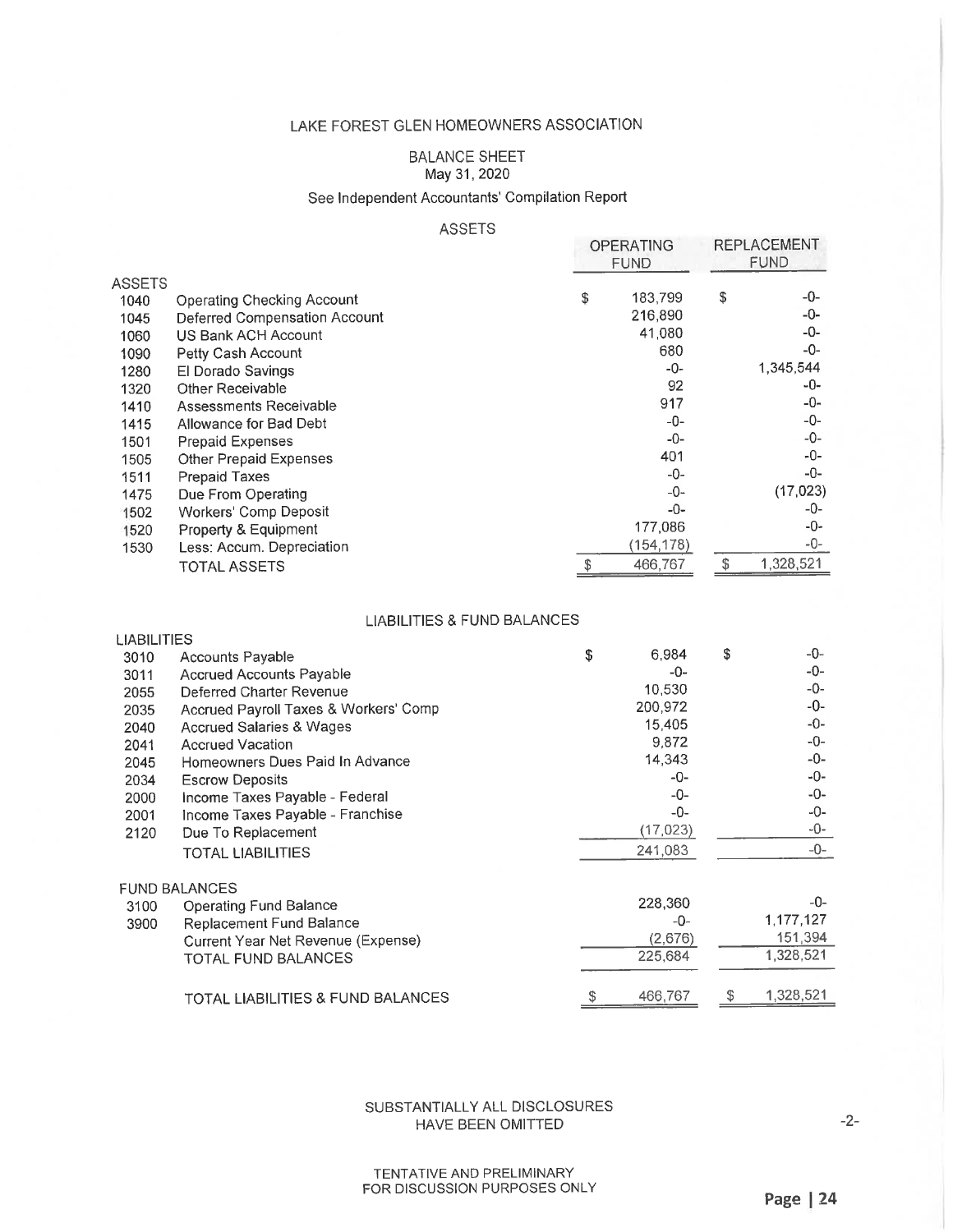#### STATEMENT OF OPERATING FUND REVENUE & EXPENSES For the Month Ended May 31, 2020 And Year-to-date Period January 1, 2020 to May 31, 2020 See Independent Accountants' Compilation Report

*Contract of the Contract of Contract of the Contract of Contract of Contract of Contract of Contract of Contract of Contract of Contract of Contract of Contract of Contract of Contract of Contract of Contract of Contract* 

|                |                                          | <b>CURRENT</b><br><b>MONTH</b><br><b>ACTUAL</b> |           | YEAR<br><b>TO-DATE</b><br><b>ACTUAL</b> |              | <b>ANNUAL</b><br><b>BUDGET</b> |            | YID<br><b>ACTUAL %</b><br><b>BUDGET</b> | <b>RESIDUAL</b><br><b>BUDGET</b> |            |
|----------------|------------------------------------------|-------------------------------------------------|-----------|-----------------------------------------|--------------|--------------------------------|------------|-----------------------------------------|----------------------------------|------------|
| <b>REVENUE</b> |                                          |                                                 |           |                                         |              |                                |            |                                         |                                  |            |
| 5010           | <b>Dues Assessments</b>                  | s                                               | 86,580    | £                                       | 432,900      | \$                             | 1,038,960  | 42%                                     | \$                               | 606,060    |
| 5011           | Less: Dues Allocated to Replacement Fund |                                                 | (33, 348) |                                         | (166, 740)   |                                | (400, 177) | 42%                                     |                                  | (233, 437) |
| 5110           | Interest Income                          |                                                 |           |                                         | 35           |                                | 150        | 23%                                     |                                  | 115        |
| 5250           | Late Fees & Interest                     |                                                 | -0-       |                                         | 444          |                                | 1,500      | 30%                                     |                                  | 1,056      |
| 5260           | Transfer Fee Income                      |                                                 | -0-       |                                         | 1,000        |                                | 1,500      | 67%                                     |                                  | 500        |
| 5290           | Miscellaneous Income                     |                                                 | 150       |                                         | 890          |                                | 1,350      | 66%                                     |                                  | 460        |
|                | <b>TOTAL REVENUE</b>                     |                                                 | 53,389    |                                         | 268,529      |                                | 643,283    | 42%                                     |                                  | 374,754    |
|                | <b>EXPENSES SCHEDULE ATTACHED</b>        |                                                 |           |                                         |              |                                |            |                                         |                                  |            |
|                | Landscaping                              |                                                 | 9,059     |                                         | 45,228       |                                | 106,955    | 42%                                     |                                  | 61,727     |
|                | <b>Utilities</b>                         |                                                 | 4,729     |                                         | 23,379       |                                | 56,800     | 41%                                     |                                  | 33,421     |
|                | Pool & Tennis Expenses                   |                                                 | 6,684     |                                         | 30,176       |                                | 79,689     | 38%                                     |                                  | 49,513     |
|                | Repairs & Maintenance                    |                                                 | 8,976     |                                         | 62,047       |                                | 167,465    | 37%                                     |                                  | 105,418    |
|                | <b>Administrative Expenses</b>           |                                                 | 20,742    |                                         | 106,685      |                                | 232,496    | 46%                                     |                                  | 125,811    |
| 8150           | Depreciation                             |                                                 | 738       |                                         | 3,690        |                                | 8,858      | 42%                                     |                                  | 5,168      |
| 6001           | Property Tax                             |                                                 | $-0-$     |                                         | -0-          |                                | -0-        | 0%                                      |                                  | $-0-$      |
| 8151           | Provision for Federal Income Tax         |                                                 | -0-       |                                         | $-0-$        |                                | $-0-$      | 0%                                      |                                  | $-0-$      |
| 8152           | Provision for Franchise Tax              |                                                 | -0-       |                                         | $-0-$        |                                | 849        | 0%                                      |                                  | 849        |
|                | <b>TOTAL EXPENSES</b>                    |                                                 | 50,928    |                                         | 271,205      |                                | 653,112    | 42%                                     |                                  | 381,907    |
|                | <b>EXCESS OF REVENUE</b>                 |                                                 |           |                                         |              |                                |            |                                         |                                  |            |
|                | <b>OVER (UNDER) EXPENSES</b>             |                                                 | 2,461     | -S                                      | $(2,676)$ \$ |                                | (9,829)    |                                         |                                  | (7, 153)   |

SUBSTANTIALLY ALL DISCLOSURES HAVE BEEN OMITTED.

 $-3-$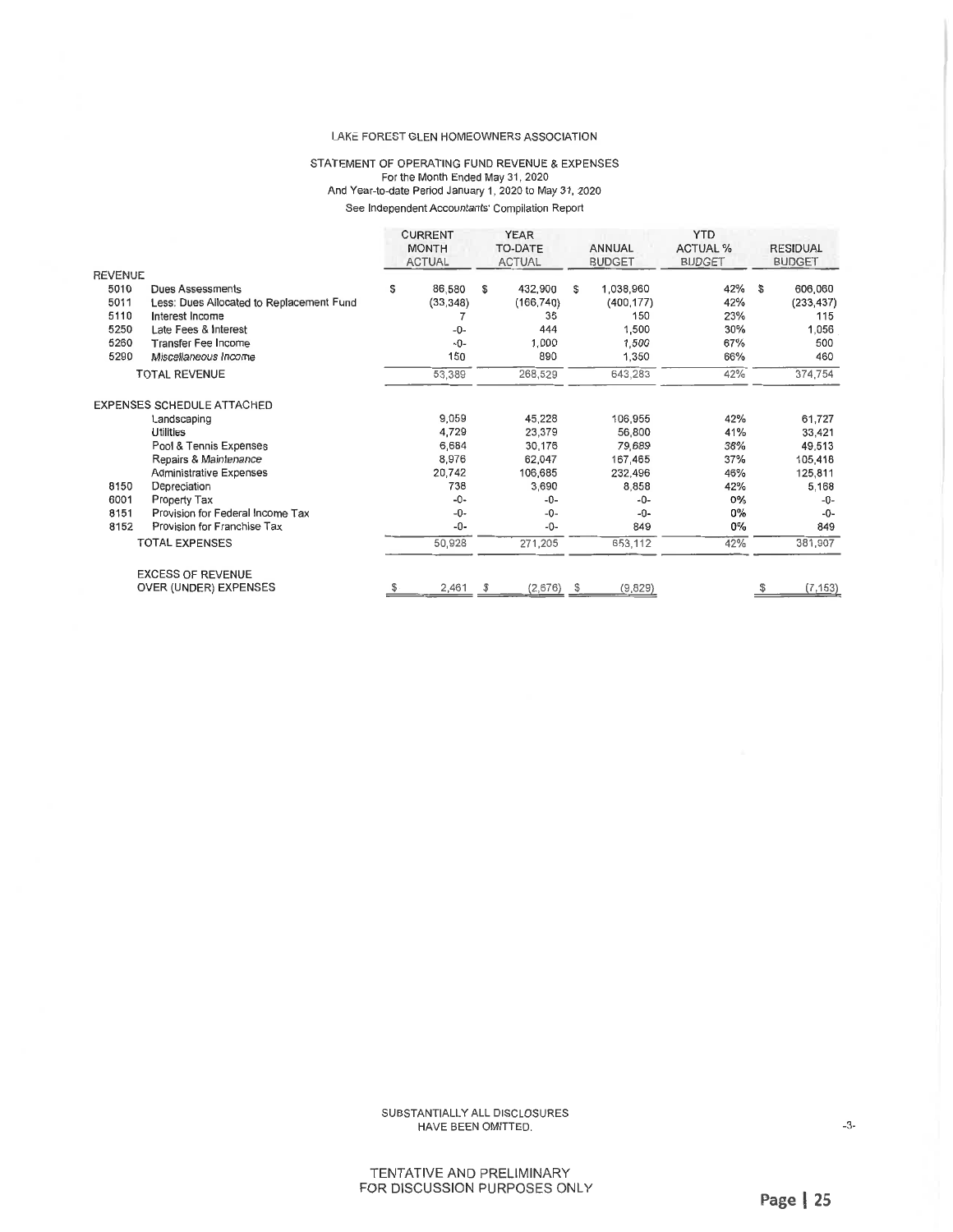#### STATEMENT OF REPLACEMENT FUND REVENUE & EXPENSES For the Month Ended May 31, 2020<br>For the Month Ended May 31, 2020<br>And Year-to-date Period January 1, 2020 to May 31, 2020

See Independent Accountants' Compilation Report

|                 |                                                      | <b>CURRENT</b><br><b>MONTH</b><br><b>ACTUAL</b> |                 |    | <b>YEAR</b><br>TO-DATE<br><b>ACTUAL</b> | <b>ANNUAL</b><br><b>BUDGET</b> |                  | <b>YTD</b><br><b>ACTUAL %</b><br><b>BUDGET</b> | <b>RESIDUAL</b><br><b>BUDGET</b> |                |
|-----------------|------------------------------------------------------|-------------------------------------------------|-----------------|----|-----------------------------------------|--------------------------------|------------------|------------------------------------------------|----------------------------------|----------------|
| <b>REVENUE</b>  |                                                      |                                                 |                 |    |                                         |                                |                  |                                                |                                  |                |
| 5100<br>3115    | <b>Replacement Allocation</b><br>Investment Interest | S                                               | 33,348<br>$-0-$ | \$ | 166,740<br>$-0-$                        | s                              | 400.177<br>$-0-$ | 42%<br>0%                                      | S                                | 233,437<br>-0- |
|                 | <b>TOTAL REVENUE</b>                                 |                                                 | 33,348          |    | 166,740                                 |                                | 400,177          | 42%                                            |                                  | 233,437        |
| <b>EXPENSES</b> |                                                      |                                                 |                 |    |                                         |                                |                  |                                                |                                  |                |
| 9140            | Site BMP Requirements/Landscape                      |                                                 | -0-             |    | 3,500                                   |                                | 21.000           | 0%                                             |                                  | 17,500         |
| 9151            | Bldg Brick & Cement                                  |                                                 | $-0-$           |    | -0-                                     |                                | -0-              | 0%                                             |                                  | -0-            |
| 9152            | Bldg Siding/Trim/Fascia/Painting                     |                                                 | $-0-$           |    | $-0-$                                   |                                | $-0-$            | 0%                                             |                                  | $-0-$          |
| 9153            | Buildings/Storage/Lockers                            |                                                 | $-0-$           |    | $-0-$                                   |                                | 3,000            | 0%                                             |                                  | 3,000          |
| 9160            | Roofs - All                                          |                                                 | $-0-$           |    | $-0-$                                   |                                | -0-              | 0%                                             |                                  | $-0-$          |
| 9170            | <b>Asphalt Crack Fill</b>                            |                                                 | $-0-$           |    | -0-                                     |                                | 6,000            | 0%                                             |                                  | 6,000          |
| 9171            | Asphalt Resurfacing                                  |                                                 | $-0-$           |    | $-0-$                                   |                                | -0-              | 0%                                             |                                  | -0-            |
| 9173            | <b>Asphalt Sealing Striping</b>                      |                                                 | -0-             |    | -0-                                     |                                | -0-              | 0%                                             |                                  | -0-            |
| 9174            | Foot Paths                                           |                                                 | -0-             |    | -0-                                     |                                | $-0-$            | 0%                                             |                                  | $-0-$          |
| 9180            | Pools/Replastering/Tile                              |                                                 | -0-             |    | $-0-$                                   |                                | $-0-$            | 0%                                             |                                  | $-0-$          |
| 9181            | Pools/Decking/Fences/Gates                           |                                                 | $-0-$           |    | $-0-$                                   |                                | 40.000           | 0%                                             |                                  | 40,000         |
| 9182            | Pools/Equipment & Mechanical                         |                                                 | $-0-$           |    | 4,787                                   |                                | -0-              | 0%                                             |                                  | (4, 787)       |
| 9183            | Pool Replacement/Kids/Adults                         |                                                 | -0-             |    | $-0-$                                   |                                | $-0-$            | 0%                                             |                                  | -0-            |
| 9184            | Pools-Furniture                                      |                                                 | -0-             |    | $-0-$                                   |                                | 6.000            | 0%                                             |                                  | 6,000          |
| 9185            | Playground Equipment                                 |                                                 | $-0-$           |    | $-0-$                                   |                                | -0-              | 0%                                             |                                  | $-0-$          |
| 9190            | Tennis/Paint Stripe                                  |                                                 | $-0-$           |    | $-0-$                                   |                                | $-0-$            | $0\%$                                          |                                  | -0-            |
| 9191            | <b>Tennis Equipment</b>                              |                                                 | $-0-$           |    | $-0-$                                   |                                | $-0-$            | 0%                                             |                                  | -0-            |
| 9192            | Tennis #1 and #2 Resurface                           |                                                 | $-0-$           |    | $-0-$                                   |                                | $-0-$            | 0%                                             |                                  | $-0-$          |
| 9193            | Tennis #3 and #4 Resurface                           |                                                 | $-0-$           |    | $-0-$                                   |                                | $-0-$            | 0%                                             |                                  | $-0-$          |
| 9200            | Office Equipment                                     |                                                 | $-0-$           |    | $-0-$                                   |                                | $-0-$            | 0%                                             |                                  | $-0-$          |
| 9201            | Computer                                             |                                                 | 1,398           |    | 1,721                                   |                                | 2,500            | 69%                                            |                                  | 779            |
| 9202            | Office Furniture                                     |                                                 | $-0-$           |    | 5,338                                   |                                | 6,000            | 89%                                            |                                  | 662            |
| 9210            | 1/2 Ton Truck                                        |                                                 | $-0-$           |    | $-0-$                                   |                                | -0-              | 0%                                             |                                  | $-0-$          |
| 9211            | 3/4 Ton Truck                                        |                                                 | $-0-$           |    | $-0-$                                   |                                | $-0-$            | 0%                                             |                                  | $-0-$          |
| 9212            | Snow Removal Equipment                               |                                                 | $-0-$           |    | $-0-$                                   |                                | $-0-$            | 0%                                             |                                  | $-0-$          |
| 9220            | Perimeter Fence                                      |                                                 | $-0-$           |    | $-0-$                                   |                                | 500              | 0%                                             |                                  | 500            |
| 9221            | <b>Privacy Fences</b>                                |                                                 | -0-             |    | $-0-$                                   |                                | 500              | 0%                                             |                                  | 500            |
| 9300            | Provision for Federal Income Tax                     |                                                 | $-0-$           |    | $-0-$                                   |                                | -0-              | 0%                                             |                                  | $-0-$          |
| 9301            | Provision for Franchise Tax                          |                                                 | $-0-$           |    | $-0-$                                   |                                | $-0-$            | <b>0%</b>                                      |                                  | $-0-$          |
|                 | <b>TOTAL EXPENSES</b>                                |                                                 | 1,398           |    | 15,346                                  |                                | 85,500           | 18%                                            |                                  | 70,154         |
|                 | <b>EXCESS OF REVENUE</b>                             |                                                 |                 |    |                                         |                                |                  |                                                |                                  |                |
|                 | OVER (UNDER) EXPENSES                                |                                                 | 31,950          | s  | 151,394                                 | S                              | 314,677          |                                                |                                  | 163,283        |

SUBSTANTIALLY ALL DISCLOSURES HAVE BEEN OMITTED.

 $-4-$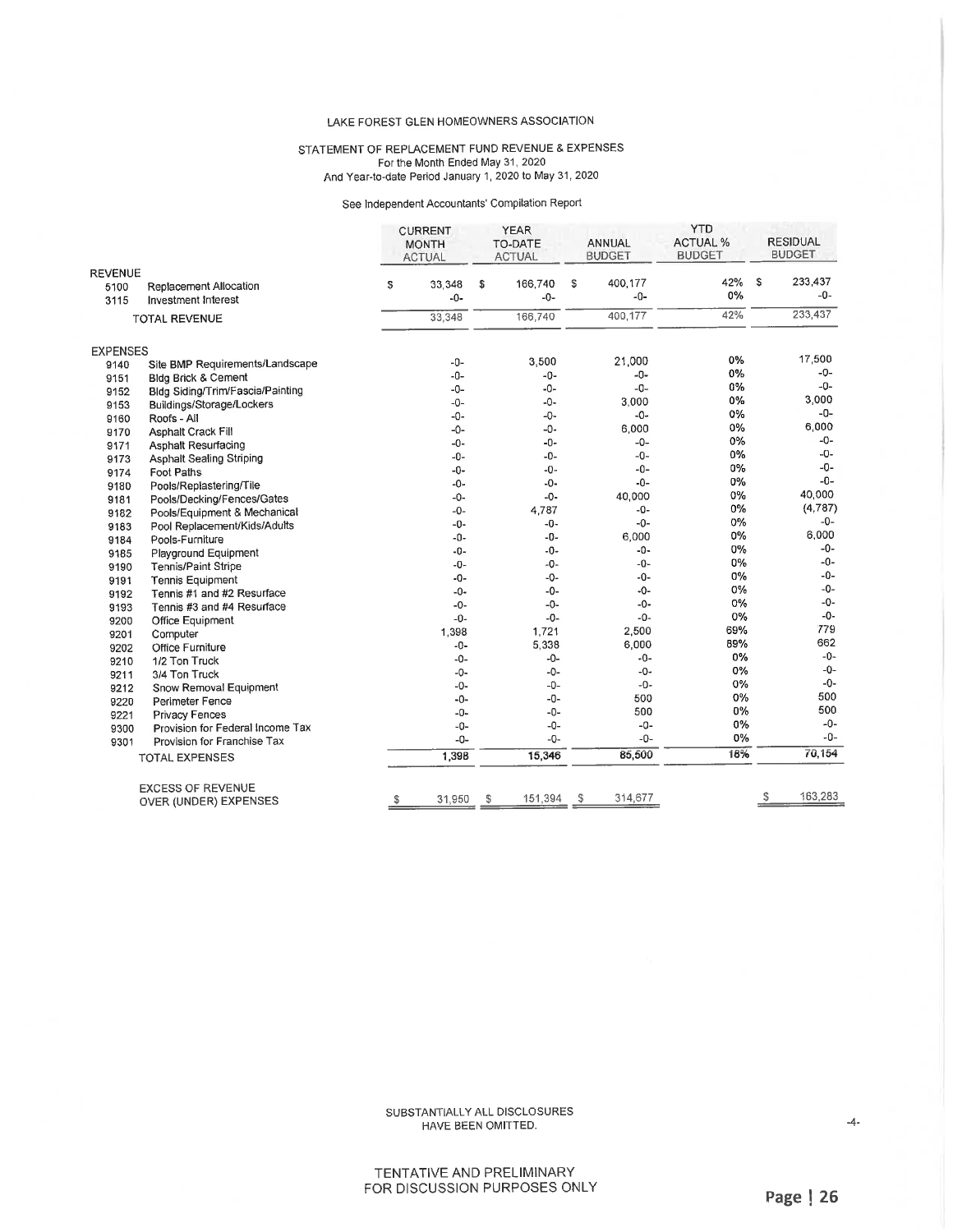### SCHEDULE 1 - OPERATING EXPENSES<br>For the Month Ended May 31, 2020<br>And Year-to-date Period January 1, 2020 to May 31, 2020 See Independent Accountants' Compilation Report

|                             |                                     | <b>CURRENT</b><br><b>MONTH</b><br><b>ACTUAL</b> |       | <b>YEAR</b><br>TO-DATE<br><b>ACTUAL</b> |        | <b>ANNUAL</b><br><b>BUDGET</b> |         | <b>YTD</b><br><b>ACTUAL %</b><br><b>BUDGET</b> | <b>RESIDUAL</b><br><b>BUDGET</b> |        |
|-----------------------------|-------------------------------------|-------------------------------------------------|-------|-----------------------------------------|--------|--------------------------------|---------|------------------------------------------------|----------------------------------|--------|
| <b>LANDSCAPING EXPENSES</b> |                                     |                                                 |       |                                         |        |                                |         |                                                |                                  |        |
| 7000                        | Salaries - Foreman                  | s                                               | 2,780 | S                                       | 13,942 | s                              | 32,428  | 43%                                            | S                                | 18,486 |
| 7010                        | Salaries - Seasonal                 |                                                 | 4,080 |                                         | 21,802 |                                | 46,130  | 47%                                            |                                  | 24,328 |
| 7020                        | <b>Employer Costs</b>               |                                                 | 940   |                                         | 5.423  |                                | 16,497  | 33%                                            |                                  | 11,074 |
| 7030                        | Plants                              |                                                 | $-0-$ |                                         | $-0-$  |                                | $-0-$   | 0%                                             |                                  | -0-    |
| 7031                        | Irrigation                          |                                                 | 679   |                                         | 679    |                                | 750     | 91%                                            |                                  | 71     |
| 7032                        | Fertilizers                         |                                                 | 286   |                                         | 286    |                                | 700     | 41%                                            |                                  | 414    |
| 7033                        | Hardscape                           |                                                 | $-0-$ |                                         | 698    |                                | 400     | 175%                                           |                                  | (298)  |
| 7035                        | Equipment                           |                                                 | $-0-$ |                                         | $-0-$  |                                | 1,500   | 0%                                             |                                  | 1,500  |
| 7036                        | <b>Equipment Maintenance</b>        |                                                 | $-0-$ |                                         | 54     |                                | 500     | 11%                                            |                                  | 446    |
| 7040                        | Pest Control                        |                                                 | 294   |                                         | 2.344  |                                | 8,000   | 29%                                            |                                  | 5,656  |
| 7050                        | Other/Uniforms & Safety             |                                                 | $-0-$ |                                         | $-0-$  |                                | 50      | 0%                                             |                                  | 50     |
|                             | <b>TOTAL LANDSCAPING</b>            |                                                 | 9.059 |                                         | 45,228 |                                | 106,955 | 42%                                            |                                  | 61,727 |
|                             | UTILITIES EXPENSES                  |                                                 |       |                                         |        |                                |         |                                                |                                  |        |
| 7111                        | Electricity                         |                                                 | 707   |                                         | 3,853  |                                | 8,000   | 48%                                            |                                  | 4,147  |
| 7121                        | Gas                                 |                                                 | 17    |                                         | 124    |                                | 500     | 25%                                            |                                  | 376    |
| 7131                        | Sewer                               |                                                 | 255   |                                         | 565    |                                | 700     | 81%                                            |                                  | 135    |
| 7151                        | Garbage                             |                                                 | 3,750 |                                         | 18,837 |                                | 47,600  | 40%                                            |                                  | 28,763 |
|                             | <b>TOTAL UTILITIES</b>              |                                                 | 4,729 |                                         | 23,379 |                                | 56,800  | 41%                                            |                                  | 33,421 |
|                             | POOL & TENNIS EXPENSES              |                                                 |       |                                         |        |                                |         |                                                |                                  |        |
| 7200                        | Salaries - Foreman                  |                                                 | 1,853 |                                         | 9,295  |                                | 21,619  | 43%                                            |                                  | 12,324 |
| 7210                        | Salaries - After Hours Personnel    |                                                 | 1,200 |                                         | 3,380  |                                | 16,281  | 21%                                            |                                  | 12,901 |
| 7220                        | <b>Employer Costs</b>               |                                                 | 409   |                                         | 2,467  |                                | 7,959   | 31%                                            |                                  | 5,492  |
| 7230                        | Repairs & Maintenance Equipment     |                                                 | $-0-$ |                                         | 114    |                                | 1,200   | 10%                                            |                                  | 1,086  |
| 7231                        | Repairs & Maintenance Tennis Courts |                                                 | $-0-$ |                                         | $-0-$  |                                | 100     | 0%                                             |                                  | 100    |
| 7232                        | Fences & Gates                      |                                                 | $-0-$ |                                         | 184    |                                | 300     | 61%                                            |                                  | 116    |
| 7233                        | Decking & Tile                      |                                                 | $-0-$ |                                         | 10     |                                | 100     | 10%                                            |                                  | 90     |
| 7240                        | Supplies/Chemicals                  |                                                 | 2.012 |                                         | 2,862  |                                | 7,000   | 41%                                            |                                  | 4,138  |
| 7241                        | Supplies/Restrooms                  |                                                 | $-0-$ |                                         | 331    |                                | 750     | 44%                                            |                                  | 419    |
| 7242                        | Supplies/Uniforms & Training        |                                                 | $-0-$ |                                         | 135    |                                | $-0-$   | 0%                                             |                                  | (135)  |
| 7250                        | <b>Utilities</b>                    |                                                 | 1,210 |                                         | 8,999  |                                | 21,580  | 42%                                            |                                  | 12,581 |
| 7260                        | Other/Permits                       |                                                 | $-0-$ |                                         | 2,399  |                                | 2,800   | 86%                                            |                                  | 401    |
|                             | TOTAL POOL & TENNIS                 | \$                                              | 6.684 | S                                       | 30,176 | $\mathbb{S}$                   | 79,689  | 38%                                            | \$                               | 49,513 |

SUBSTANTIALLY ALL DISCLOSURES HAVE BEEN OMITTED.

TENTATIVE AND PRELIMINARY FOR DISCUSSION PURPOSES ONLY SCHEDULE 1

 $-5-$